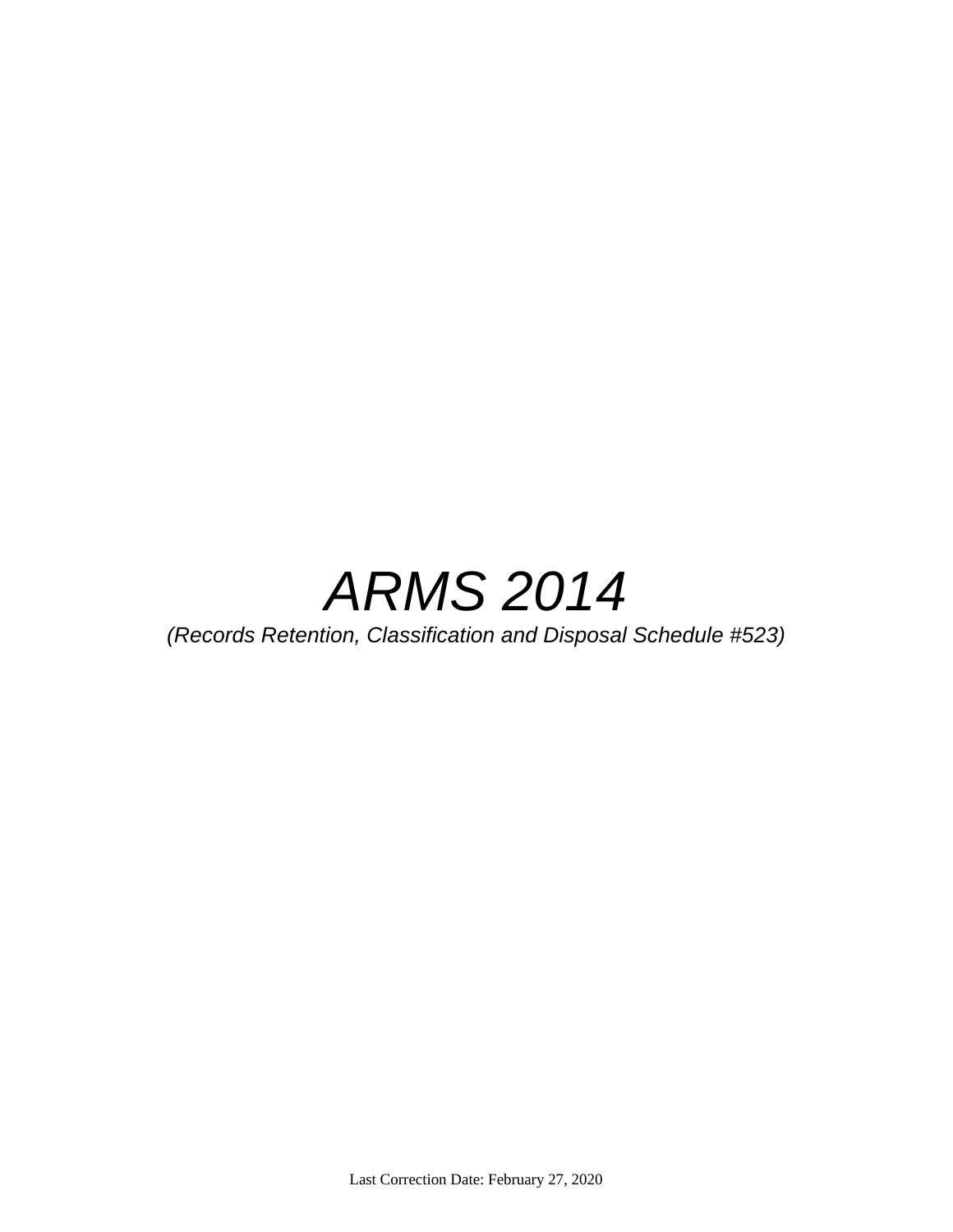## **Listing of Records Series**

|       | <b>Section: Building and Properties</b>                              |                    |
|-------|----------------------------------------------------------------------|--------------------|
| Code  | <b>Records Series</b>                                                | <b>Retention</b>   |
| 1000  | <b>Buildings and Land Maintenance</b>                                | 6 years            |
| 1005  | <b>Buildings and Land Management</b>                                 | Condition+15 years |
| 1010  | Space Management                                                     | 6 years            |
|       | <b>Section: Equipment and Supplies</b>                               |                    |
| Code  | <b>Records Series</b>                                                | <b>Retention</b>   |
| 1100  | <b>Asset Control</b>                                                 | 6 years            |
| 1105  | <b>Equipment and Supplies</b>                                        | 3 years            |
| 1110  | Vehicle Management                                                   | 6 years            |
|       | <b>Section: Finance</b>                                              |                    |
| Code  | <b>Records Series</b>                                                | <b>Retention</b>   |
| 1200  | Accounting                                                           | 6 years            |
| 1205  | <b>Accounts - Payable</b>                                            | 6 years            |
| 1210  | <b>Accounts - Receivable</b>                                         | 6 years            |
| 1215  | Advances - Accountable                                               | 6 years            |
| 1220  | <b>Banks and Banking</b>                                             | 6 years            |
| 1225  | <b>Budgets</b>                                                       | 6 years            |
| 1230  | Claims                                                               | Condition+6 years  |
| 1235  | <b>Expenditure Control</b>                                           | 6 years            |
| 1240  | <b>Garnishees and Third Party Demands</b>                            | 6 years            |
| 1245  | Grants                                                               | 6 years            |
| 1250  | <b>Revenue Control</b>                                               | 6 years            |
| 1255  | <b>Taxes</b>                                                         | 6 years            |
| 1260  | <b>Treasury Board</b>                                                | 6 years            |
|       | <b>Section: Governance</b>                                           |                    |
| Code  | <b>Records Series</b>                                                | <b>Retention</b>   |
| 1300  | <b>Audits and Compliance Reviews</b>                                 | 6 years            |
| 1305  | Board of Directors Appointments - Internal                           | Condition+2 years  |
| 1310A | Board of Directors - Internal A - Board Minutes                      | Condition          |
| 1310B | Board of Directors - Internal B - Other Records                      | 6 years            |
| 1315  | Cabinet                                                              | 10 years           |
| 1320  | <b>Committees and Commissions</b>                                    | 6 years            |
| 1325  | Delegation of Authority                                              | Condition+6 years  |
| 1330  | <b>Evaluations and Review</b>                                        | 6 years            |
| 1335  | <b>Executive Services</b>                                            | 6 years            |
| 1340  | <b>Legislative Matters</b>                                           | 6 years            |
| 1345  | Organization                                                         | 10 years           |
| 1350  | Planning                                                             | 10 years           |
| 1355  | Policy A - Development Files                                         | 6 years            |
| 1355  | Policy B – Approved                                                  | Condition+6 years  |
| 1360  | Procedures, Guidelines and Standards A -<br><b>Development Files</b> | 2 years            |
| 1360  | Procedures, Guidelines and Standards B -<br>Final/Approved           | Condition+6 years  |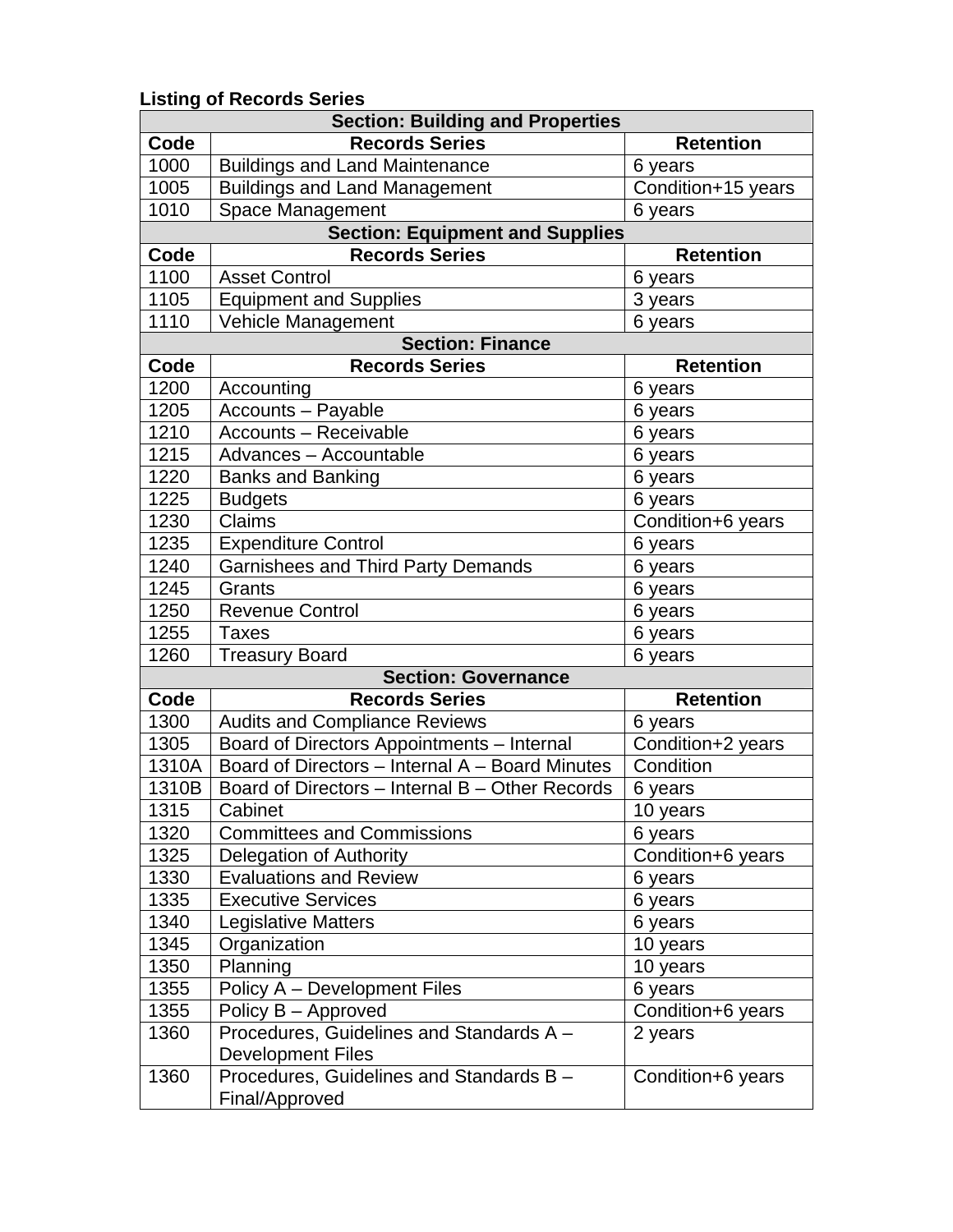|      | <b>Section: Human Resources</b>                    |                   |  |
|------|----------------------------------------------------|-------------------|--|
| Code | <b>Records Series</b>                              | <b>Retention</b>  |  |
| 1400 | Classification                                     | Condition+2 years |  |
| 1405 | <b>Disciplinary Case Files</b>                     | Condition         |  |
| 1410 | Employee Leave and Attendance - A                  | 7 years           |  |
| 1410 | Employee Leave and Attendance - B                  | 55 years          |  |
| 1410 | Employee Leave and Attendance - C                  | 7 years           |  |
| 1415 | <b>Employee Record</b>                             | Condition         |  |
| 1420 | Grievances, Complaints and Arbitration             | Condition+6 years |  |
| 1425 | <b>Health and Safety</b>                           | 6 years           |  |
| 1430 | Human Resource Programs                            | 6 years           |  |
| 1435 | Human Rights Issues                                | 6 years           |  |
| 1440 | Labour Issues                                      | 6 years           |  |
| 1445 | <b>Labour Relations</b>                            | 6 years           |  |
| 1450 | Performance/Probationary Reviews                   | 6 years           |  |
| 1455 | <b>Salary Administration</b>                       | Condition+6 years |  |
| 1460 | Staffing                                           | 6 years           |  |
| 1465 | <b>Training and Development</b>                    | 6 years           |  |
| 1470 | <b>Workers' Compensation Board Claims</b>          | Condition+6 years |  |
|      | <b>Section: Information Services</b>               |                   |  |
| Code | <b>Records Series</b>                              | <b>Retention</b>  |  |
| 1500 | <b>Books and Publications Development</b>          | 6 years           |  |
| 1505 | <b>Inquiries</b>                                   | 2 years           |  |
| 1510 | <b>Library Services</b>                            | 2 years           |  |
| 1515 | Records Management                                 | 6 years           |  |
| 1520 | Records Management - Access and Privacy            | 6 years           |  |
| 1525 | Records Management - Disposition                   | 50 years          |  |
| 1530 | Records Management - Storage and Retrieval         | Condition+2 years |  |
| 1535 | Research, Studies and Surveys                      | 6 years           |  |
|      | <b>Section: Information Systems and Technology</b> |                   |  |
| Code | <b>Records Series</b>                              | <b>Retention</b>  |  |
| 1600 | <b>System Development</b>                          | Condition+2 years |  |
| 1605 | <b>System Operations</b>                           | 3 years           |  |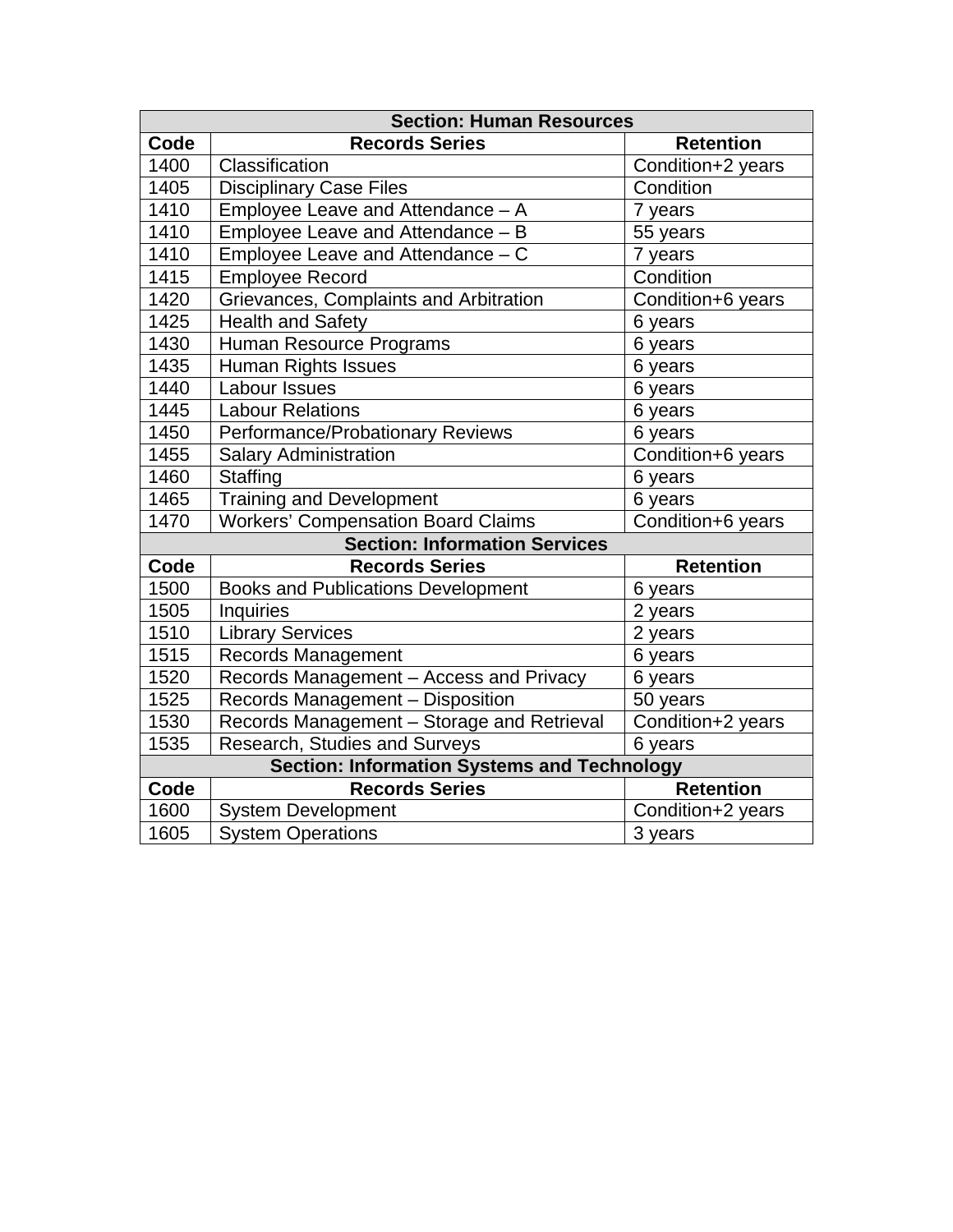|      | <b>Section: Legal, Compliance and Regulatory Affairs</b> |                    |
|------|----------------------------------------------------------|--------------------|
| Code | <b>Records Series</b>                                    | <b>Retention</b>   |
| 1700 | Acts and Legislation                                     | 10 years           |
| 1705 | Agreements and Contracts - Major A -                     | Condition+15 years |
|      | Approved                                                 |                    |
| 1705 | Agreements and Contracts - Major B - Non                 | 6 years            |
|      | Approved                                                 |                    |
| 1710 | Agreements and Contracts - Minor A -                     | Condition+6 years  |
|      | Approved                                                 |                    |
| 1710 | Agreements and Contracts - Minor B - Non                 | 2 years            |
|      | Approved                                                 |                    |
| 1715 | Commissions of Inquiry                                   | Condition          |
| 1720 | Complaints A - Routine Complaints                        | Condition+2 years  |
| 1720 | Complaints B - Ombudsman Complaints                      | Condition+10 years |
| 1725 | <b>Legal Services</b>                                    | Condition+15 years |
| 1730 | Insurance                                                | Condition+6 years  |
| 1735 | <b>Inventions, Patents and Copyrights</b>                | Condition+6 years  |
| 1740 | <b>Investigation/Incident Case Files</b>                 | Condition+6 years  |
| 1745 | <b>Public Interest Disclosure</b>                        | Condition+6 years  |
|      | <b>Section: Office Support</b>                           |                    |
| Code | <b>Records Series</b>                                    | <b>Retention</b>   |
| 1800 | <b>Licences and Permits</b>                              | Condition+6 years  |
| 1805 | Meetings                                                 | 2 years            |
| 1810 | <b>Office Management</b>                                 | 2 years            |
| 1815 | <b>Procurement and Receipt</b>                           | 2 years            |
|      | <b>Section: Public Relations and External Relations</b>  |                    |
| Code | <b>Records Series</b>                                    | <b>Retention</b>   |
| 1900 | Outreach                                                 | 6 years            |
| 1905 | <b>Public Relations and Communications</b>               | 6 years            |
| 1910 | <b>Collaboration and Liaison</b>                         | 6 years            |
|      | <b>Section: Reports and Statistics</b>                   |                    |
| Code | <b>Records Series</b>                                    | <b>Retention</b>   |
| 2000 | <b>Annual and Special Reports</b>                        | 6 years            |
| 2005 | Financial Reports and Statements A -                     | 1 month            |
|      | Daily/Weekly                                             |                    |
| 2005 | Financial Reports and Statements B -                     | 2 years            |
|      | Monthly/Quarterly/Trimester                              |                    |
| 2005 | Financial Reports and Statements C -                     | 6 years            |
|      | Financial Analysis/Financial Statements/Year-            |                    |
|      | End/Other                                                |                    |
| 2010 | <b>Reports and Statistics</b>                            | 2 years            |
|      | <b>Section: Security</b>                                 |                    |
| Code | <b>Records Series</b>                                    | <b>Retention</b>   |
| 2100 | Security Management and Safety                           | 6 years            |
| 2105 | <b>Security Checks</b>                                   | 6 years            |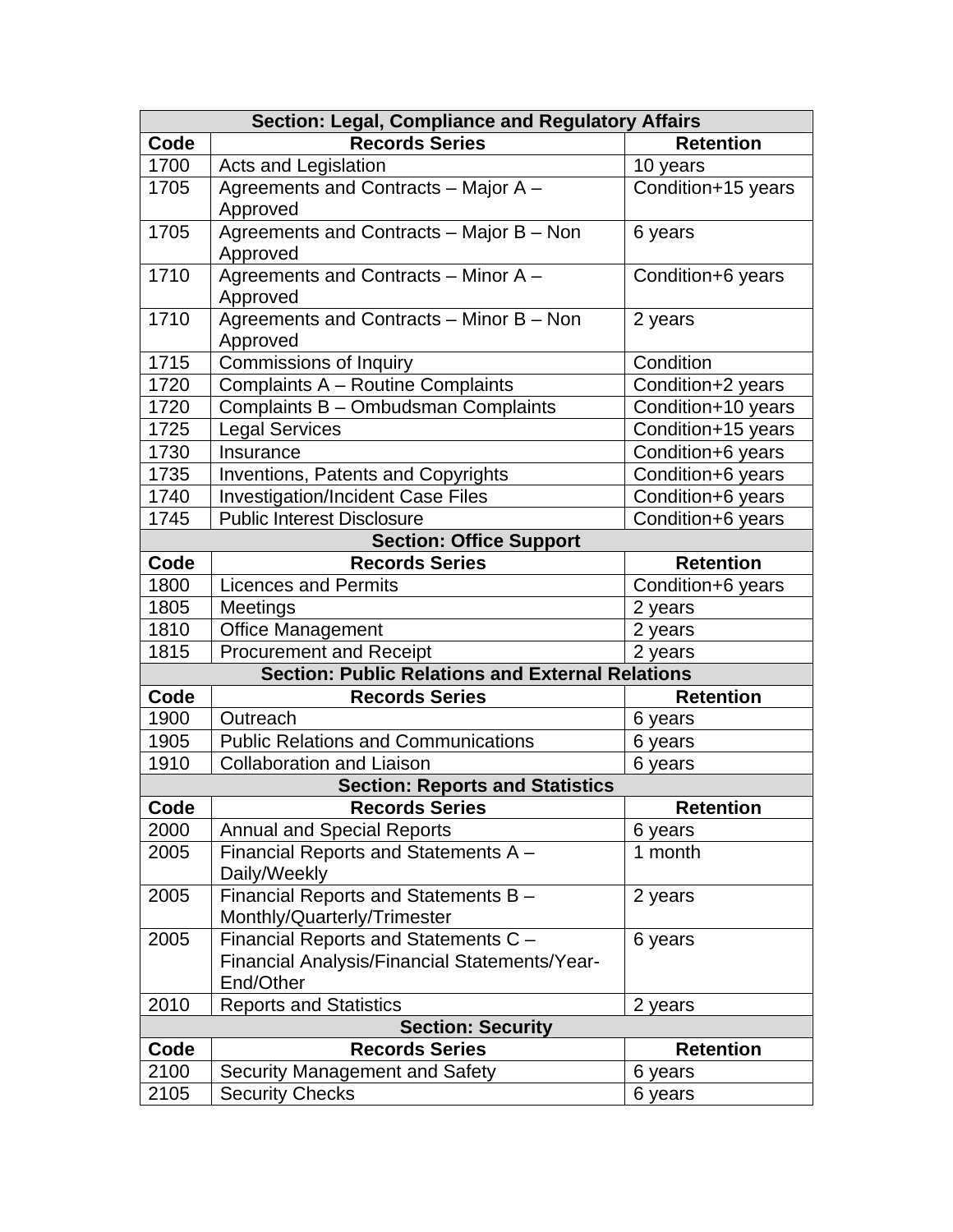## *SECTION: BUILDINGS AND PROPERTIES*

#### <span id="page-4-0"></span>**1000 BUILDINGS AND LAND MAINTENANCE**

Records documenting maintenance and upkeep of buildings (including utilities), facilities and properties.

Includes: Alterations and Repairs (billing advice, job requisitions, etc.), Damage Case Files, Janitorial Services, Maintenance Services, Grounds Maintenance, Garbage/Waste/Recycling Disposal Files, Improvement Project Files, Air Conditioning/Ventilation, Heating Systems, Humidity Control, Refrigeration, Systems/Facilities Case Files, Inventories of Land, Land Zoning, Landscaping, Utilities (heating systems, electrical, plumbing, water, etc.), etc.

#### **For Agreements and Contracts SEE 1705 Agreements and Contracts – Major or 1710 Agreements and Contracts - Minor.**

**For records relating to major expansion and renovation SEE 1005 Buildings and Land Management.** 

#### **For Space Management SEE 1010 Space Management.**

| <b>Retention</b> |
|------------------|
|                  |
| 6 years          |

### **1005 BUILDINGS AND LAND MANAGEMENT**

Records documenting the construction of new facilities, major renovations/expansions to existing properties, as well as land concessions such as rights of way, easements, leases, planning, design, construction/implementation, etc. Also includes proposed or actual acquisition of buildings or land by transfer, lease, purchase, etc., as well as records relating to the disposal of buildings or land by sale, transfer of lease, expiration of lease, etc.

Includes: Construction Project Case Files, Expansion/Renovation Project Files, Land Concession Project Files, Appraisals/Valuations, Acquisition and Disposal Case Files, etc.

**For Agreements and Contracts, Construction Contracts and Land Contracts SEE1705 Agreements and Contracts – Major.** 

#### **For Space Management SEE 1010 Space Management.**

| Retention                                                                        |  |
|----------------------------------------------------------------------------------|--|
| After disposition of building/land and/or expiration of lease or cancellation of |  |
| $project + 15 years$                                                             |  |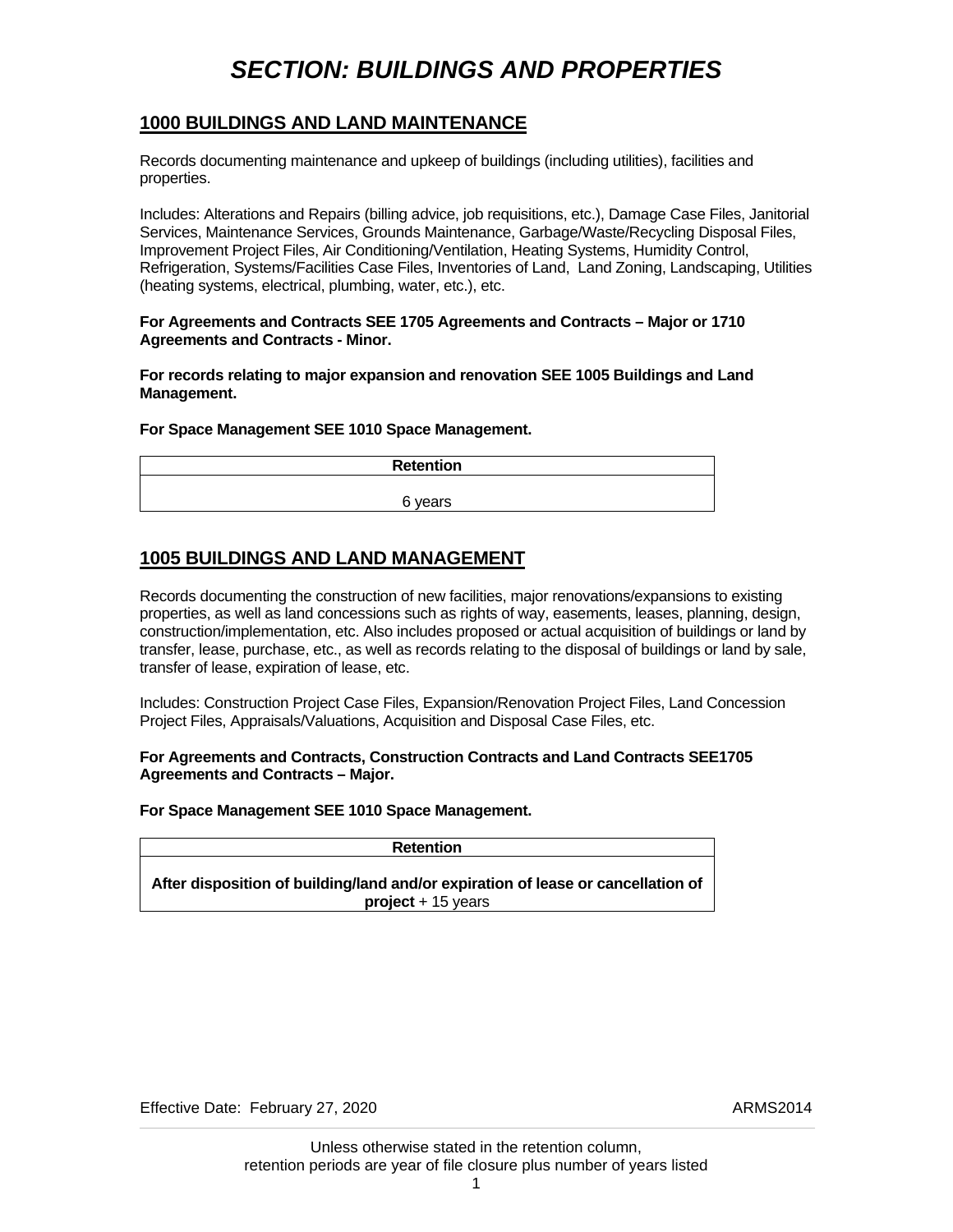## *SECTION: BUILDINGS AND PROPERTIES*

#### <span id="page-5-0"></span>**1010 SPACE MANAGEMENT**

Records documenting the routine management of current and future accommodation and storage spaces.

Includes: Offers of Space, Planning and Requirements, Space Allocation, Employee Housing, Building Floor Plans, Organizational Moves, Building Standards, Facilities Management Case Files, Parking Facilities, Signs, Parking Area Project Files, etc.

#### **For Agreements and Contracts SEE 1705 Agreements and Contracts – Major.**

**For records relating to the construction of new facilities, major renovations/expansions, etc. SEE 1005 Buildings and Land Management.** 

| <b>Retention</b> |
|------------------|
|                  |
| 6 years          |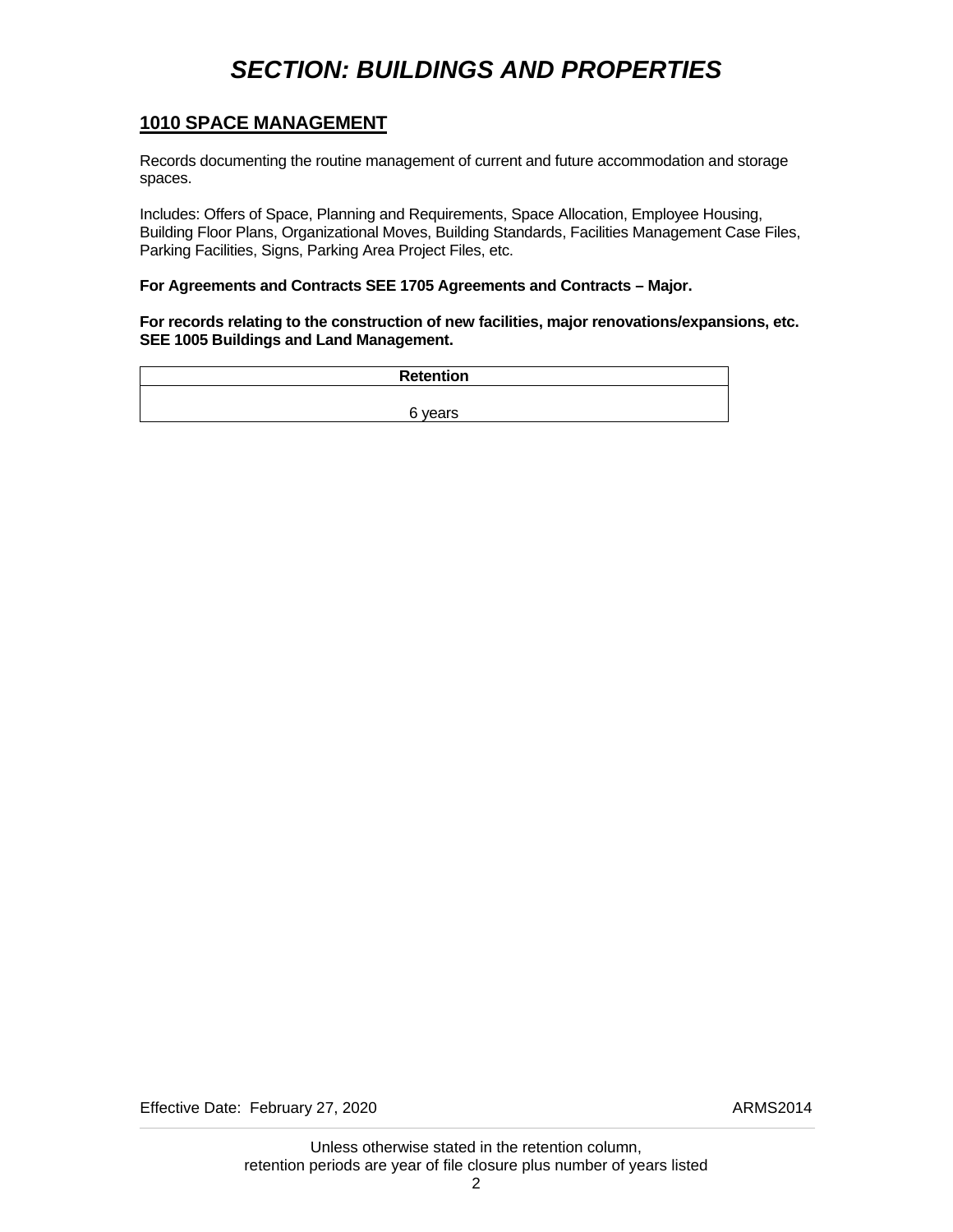## *SECTION: EQUIPMENT AND SUPPLIES*

#### <span id="page-6-0"></span>**1100 ASSET CONTROL**

Records documenting the management of fixed assets.

Includes: Fixed Asset Records, Assets Loss Inventory, Asset Transfer and Disposal, Inventory of Lands, etc.

#### **NOTE: Does not include any records documenting financial assets.**

| <b>Retention</b> |
|------------------|
|                  |
| 6 years          |

### **1105 EQUIPMENT AND SUPPLIES**

Records documenting the justification, use, issues, maintenance and repairs, and disposal of equipment and supplies, etc.

Includes: Acquisition Files, History/Case Files, Inventories, Loan Files, Problems and Maintenance Issue Files, Research Files and Recycling Files relating to a variety of Equipment and Supplies, including: Clothing, Commercial or Government Developed Special Items, Electronic Storage Media, Food, Fuels, Furniture, Computer Hardware, Office Machines, Products, Software and Telecommunications. Also includes: Fax Transmission Receipts/Reports, Frequency Licences, Product and Service Information, etc.

**For Routine Contracts SEE 1710 Agreements and Contracts – Minor.** 

**For Information Technology Architecture SEE 1600 System Development and Maintenance.**

**For Fixed Asset Records related to vehicles SEE 1110 Vehicle Management.** 

**For records relating to procurement SEE 1815 Procurement and Receipt.** 

**For the Planning, Development, and Maintenance of Automated Information Systems and Technology SEE 1600 System Development and Maintenance.** 

**For Software Licenses SEE 1800 Licenses and Permits.** 

**For the Development of Computer Software/System SEE 1600 System Development and Maintenance.** 

**Retention**  3 years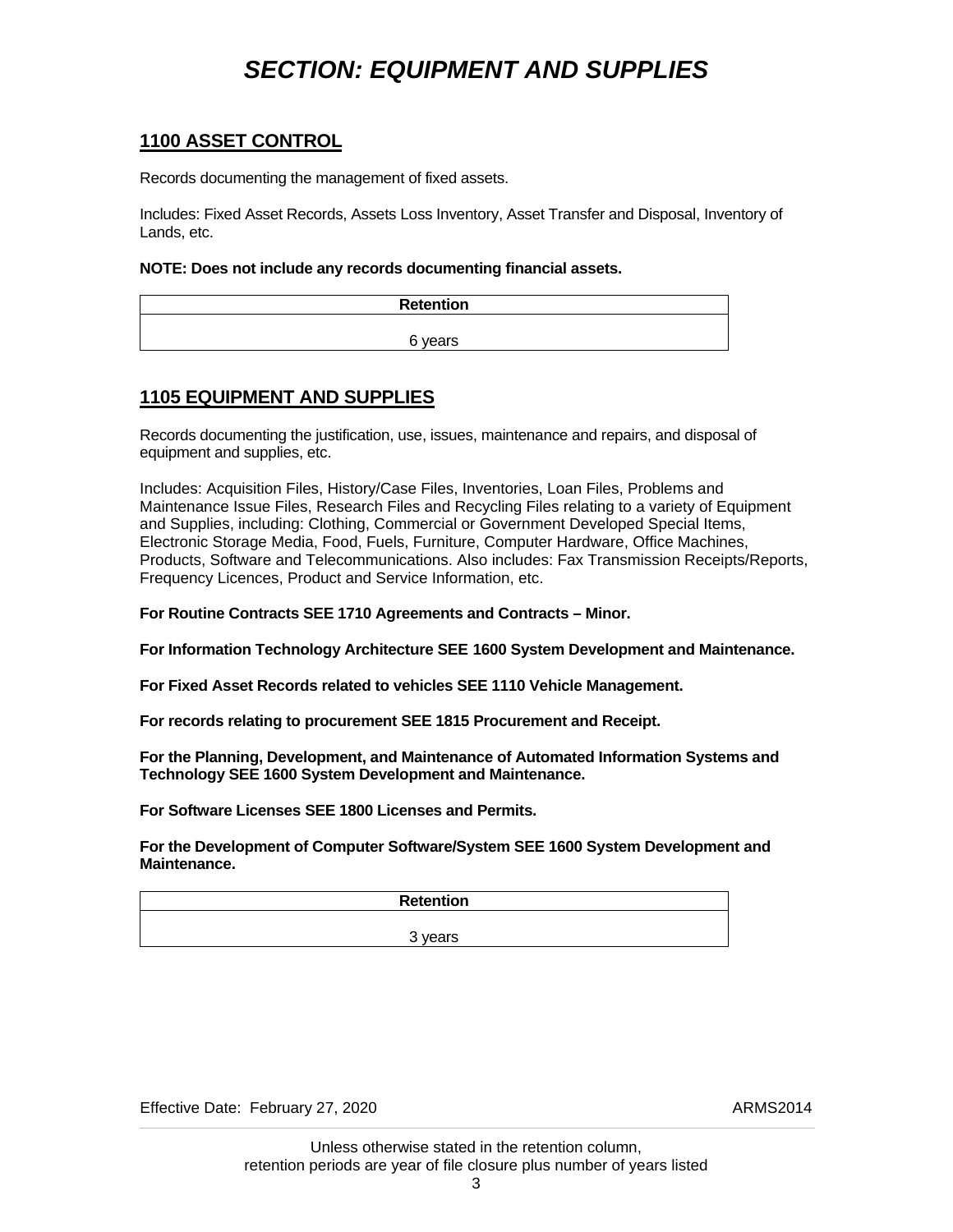## *SECTION: EQUIPMENT AND SUPPLIES*

#### <span id="page-7-0"></span>**1110 VEHICLE MANAGEMENT**

Records documenting the administration, maintenance, repair, transfer, accidents, operating standards, insurance, registration, licenses, etc. of off-road, road, and water vehicles used by government.

Includes: Private Use of Government Vehicles, Vehicle Replacement, Vehicle Inventory, Vehicle Establishment, Central Vehicle Agency Requisitions, Central Vehicle Agency Reports, Vehicle Research Files, Vehicle History/Case Files, Vehicle Fixed Asset Records, Vehicle Depreciation, etc.

| <b>Retention</b> |  |
|------------------|--|
| 6 years          |  |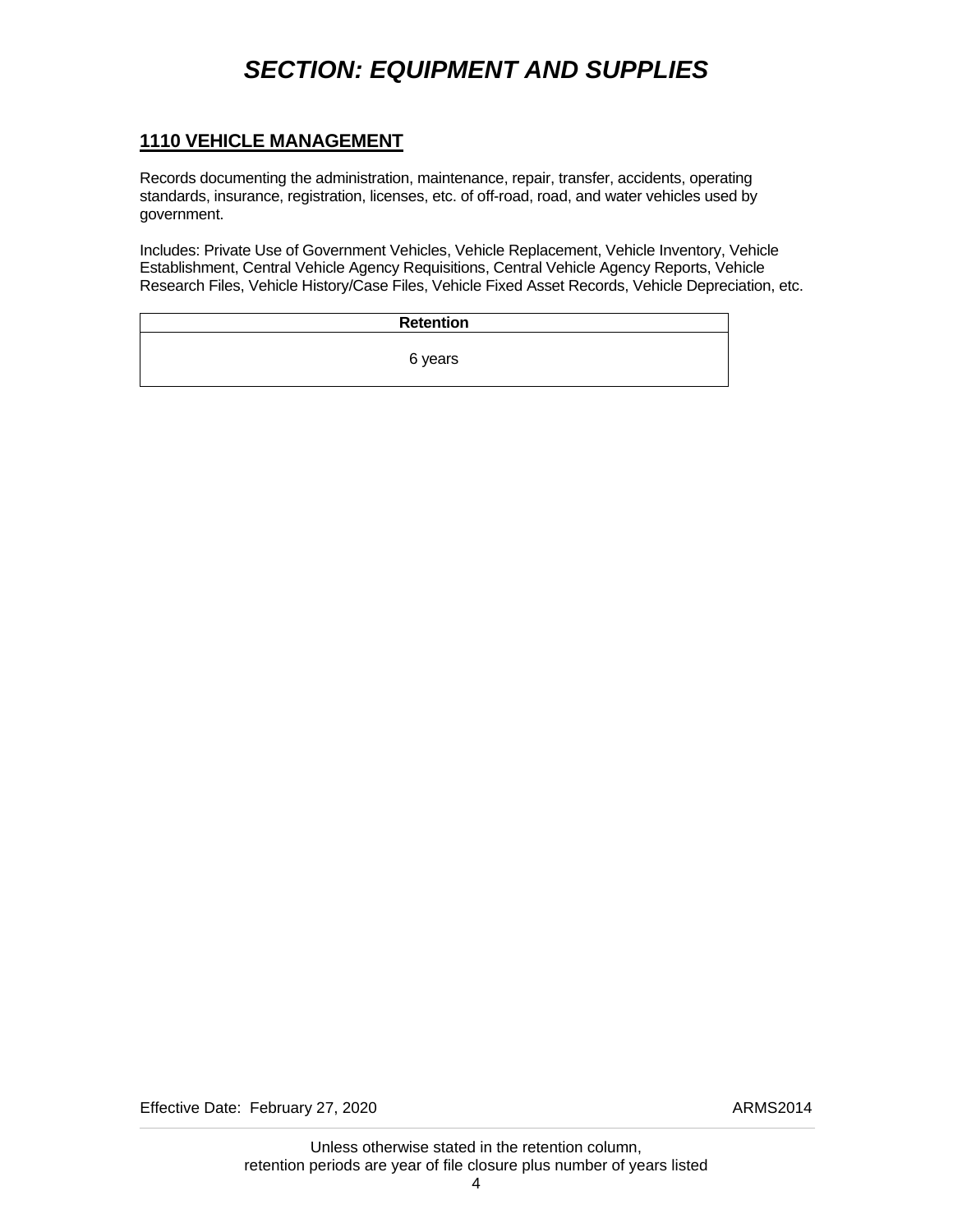### <span id="page-8-0"></span>**1200 ACCOUNTING**

Records documenting financial transactions for accounting purposes.

Includes: Accounting Codes, Interest Rates on Overdue Accounts, Security Deposits/Letters of Credit, General Ledgers/Final Entry Summaries, Public Accounts Preparation Records, Reconciliations, Adjustment Requests, Billing Advice, Accommodation/Portfolio Review, Charges, Cash Mail Records, Cash Input Documents, Cash Receipt Journals, Returned and NSF Cheques, Payment Vouchers, Journal Vouchers, Deposits, Travel Vouchers, Replacement (In-Lieu) Cheques, Batch Control, Cheque Requisitions, S4's, Expenses, etc.

**For Audits and Compliance Reviews SEE 1300 Audits and Compliance Reviews.** 

**For Motions For Return SEE 1340 Legislative Matters.** 

**For Reconciliations relating to Bank Accounts SEE 1220 Banks and Banking.** 

**For Cancelled Cashed Cheques SEE 1220 Banks and Banking.** 

| <b>Retention</b> |  |
|------------------|--|
| 6 years          |  |
|                  |  |

### **1205 ACCOUNTS – PAYABLE**

Records documenting the tracking and reporting of payment of accounts and expenditure of funds.

Includes: Overdue Accounts, Invoice Summary Sheets, Timeliness of Payment Reports, Refunds of Vote, Payment Errors and Compliance Reports, Refunds, Equalized Payments, Accounts Payable, Statement of Account, Credit/Purchase Card Payment, etc.

#### **For Expenditures and Commitment Control SEE 1235 Expenditure Control.**

| Retention |  |
|-----------|--|
|           |  |
| 6 years   |  |

### **1210 ACCOUNTS – RECEIVABLE**

Records documenting the tracking and reporting of the revenue generated by a government institution through services rendered or the sale of goods.

Includes: Cash Register Tapes, Outstanding Accounts, Write-Offs (Uncollectible Accounts), Accounts Receivable, etc.

| <b>Retention</b> |  |
|------------------|--|
|                  |  |
| 6 years          |  |

Effective Date: February 27, 2020 ARMS2014

 Unless otherwise stated in the retention column, retention periods are year of file closure plus number of years listed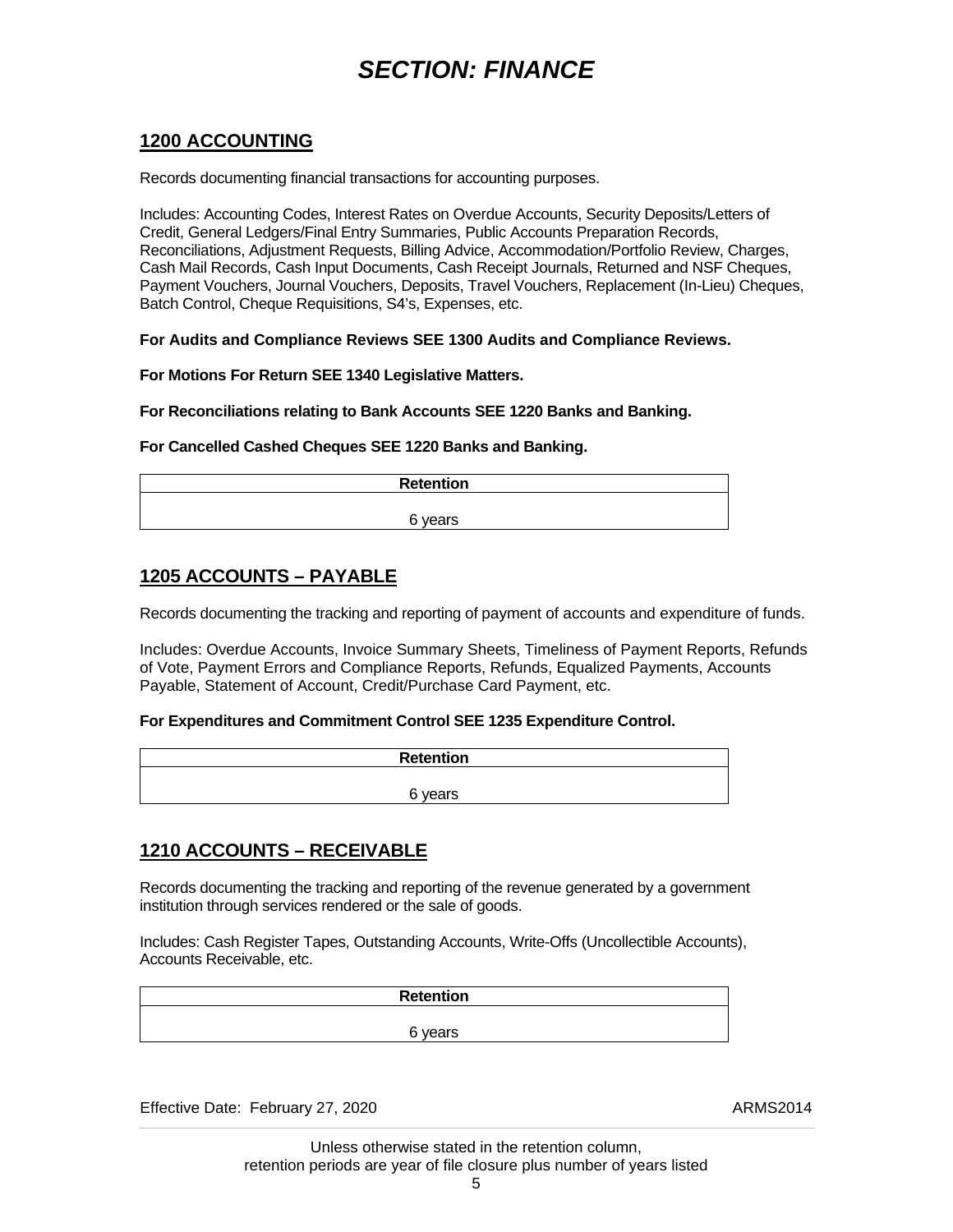### <span id="page-9-0"></span>**1215 ADVANCES – ACCOUNTABLE**

Records documenting the control of advances on accounts.

Includes: Float, Petty Cash, Salary, Imprest Accounts, etc.

#### **For Relocation and Travel Advances SEE 1235 Expenditure Control.**

| <b>Retention</b> |
|------------------|
|                  |
| 6 years          |

### **1220 BANKS AND BANKING**

Records documenting the establishment, maintenance, and termination of an institution's bank account(s).

Includes: Bank Accounts, Trust Accounts, Deposits, Transfers, Activity, Interest, Bank Charges, Reconciliations, Cancelled Cheques, and any other account transactions, etc.

#### **For Signing Authority SEE 1325 Delegation of Authority.**

| Retention |  |
|-----------|--|
|           |  |
| 6 years   |  |

### **1225 BUDGETS**

Records documenting the process of budget preparation, planning, forecasting, and implementation; and the establishment, distribution, and operation of appropriated funds, revolving funds, and special accounts.

Includes: Working Papers, Budget Submissions, Finalization Minutes, Budget Forecasts, Budget Development Packages, Approved Budgets, Revolving Fund Case Files, Reallocation of Funds, etc.

#### **For Virements SEE 1260 Treasury Board.**

#### **For Briefing Books SEE 1335 Executive Services.**

| <b>Retention</b> |  |
|------------------|--|
|                  |  |
| 6 years          |  |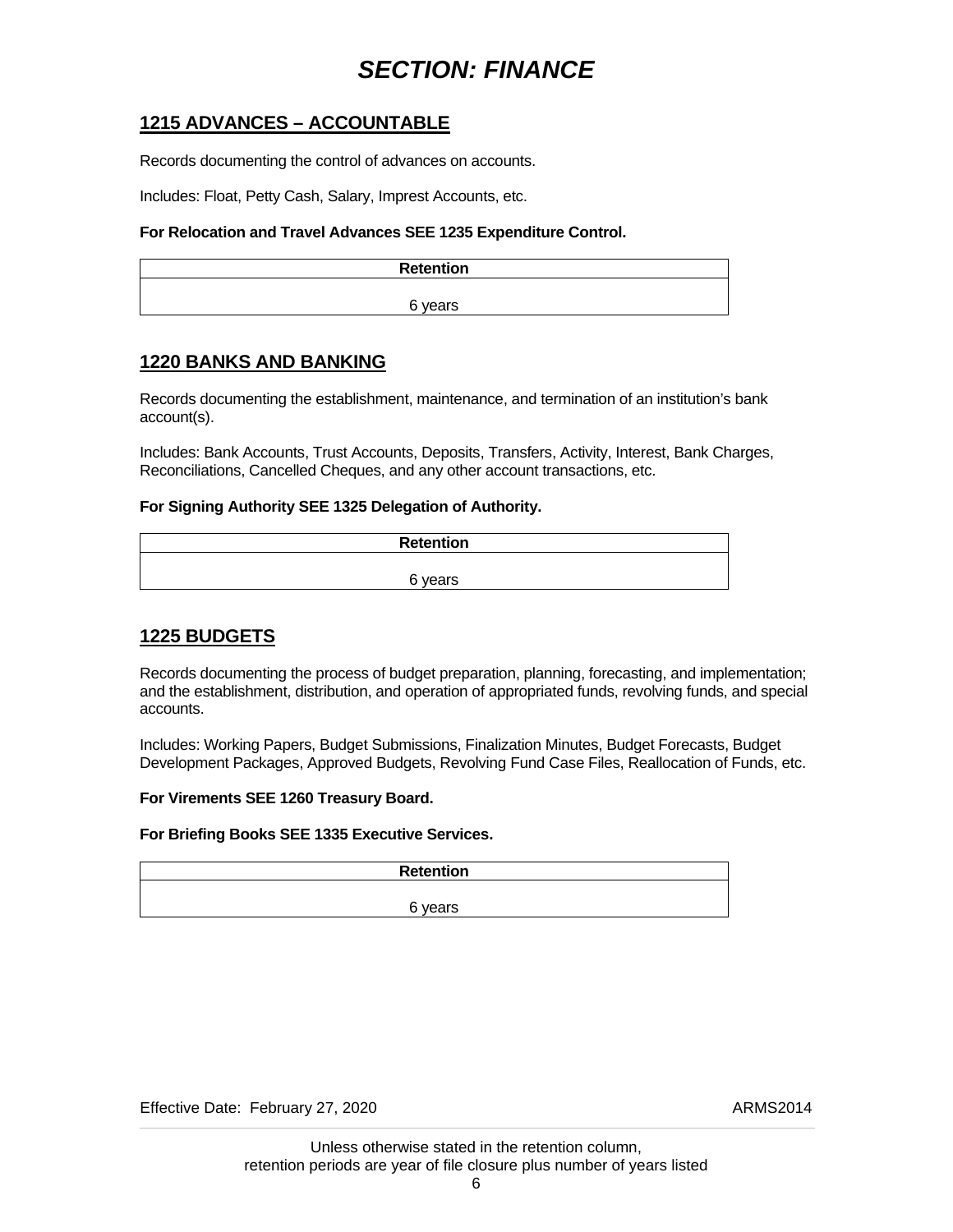#### <span id="page-10-0"></span>**1230 CLAIMS**

Records documenting debts and claims for payments made by and against the Crown.

Includes: Claim Case Files, etc.

#### **For Workers Compensation Board Claims SEE 1470 Workers Compensation Board Claims.**

| <b>Retention</b>                  |  |
|-----------------------------------|--|
|                                   |  |
| <b>After Settlement + 6 years</b> |  |

### **1235 EXPENDITURE CONTROL**

Records documenting expenditure administration and control, travel expense claims, advances and approved options for travel on government business.

Includes: Appropriation and Commitment Control, Approvals, Authorizations for Expenditure, Commitment Fund Case Files, Credit/Purchase Card Issuance, Expenditure Reduction Exercise, Expenditure Forecasts, Justifications, Ministers' Travel Expenses, Non-government Personnel, Travel Case Files, Relocation and Travel Advances, Hospitality and Business Expenses, etc.

#### **For Payment of Credit/Purchase Cards SEE 1205 Accounts – Payable.**

#### **For Travel Vouchers, S4's, etc. SEE 1200 Accounting.**

| <b>Retention</b> |  |
|------------------|--|
|                  |  |
| 6 years          |  |

### **1240 GARNISHEES AND THIRD PARTY DEMANDS**

Records documenting encumbrances and reimbursements in regards to financial transactions within a government institution.

Includes: Setoffs, Requirements to Pay, Garnishees, Inter-Agency Encumbrances, Other Encumbrances, Third Party Demands, etc.

#### **NOTE: A record of any employee pay action must be kept in HUMAN RESOURCES 1415 Employee Record.**

| <b>Retention</b> |
|------------------|
|                  |
| 6 years          |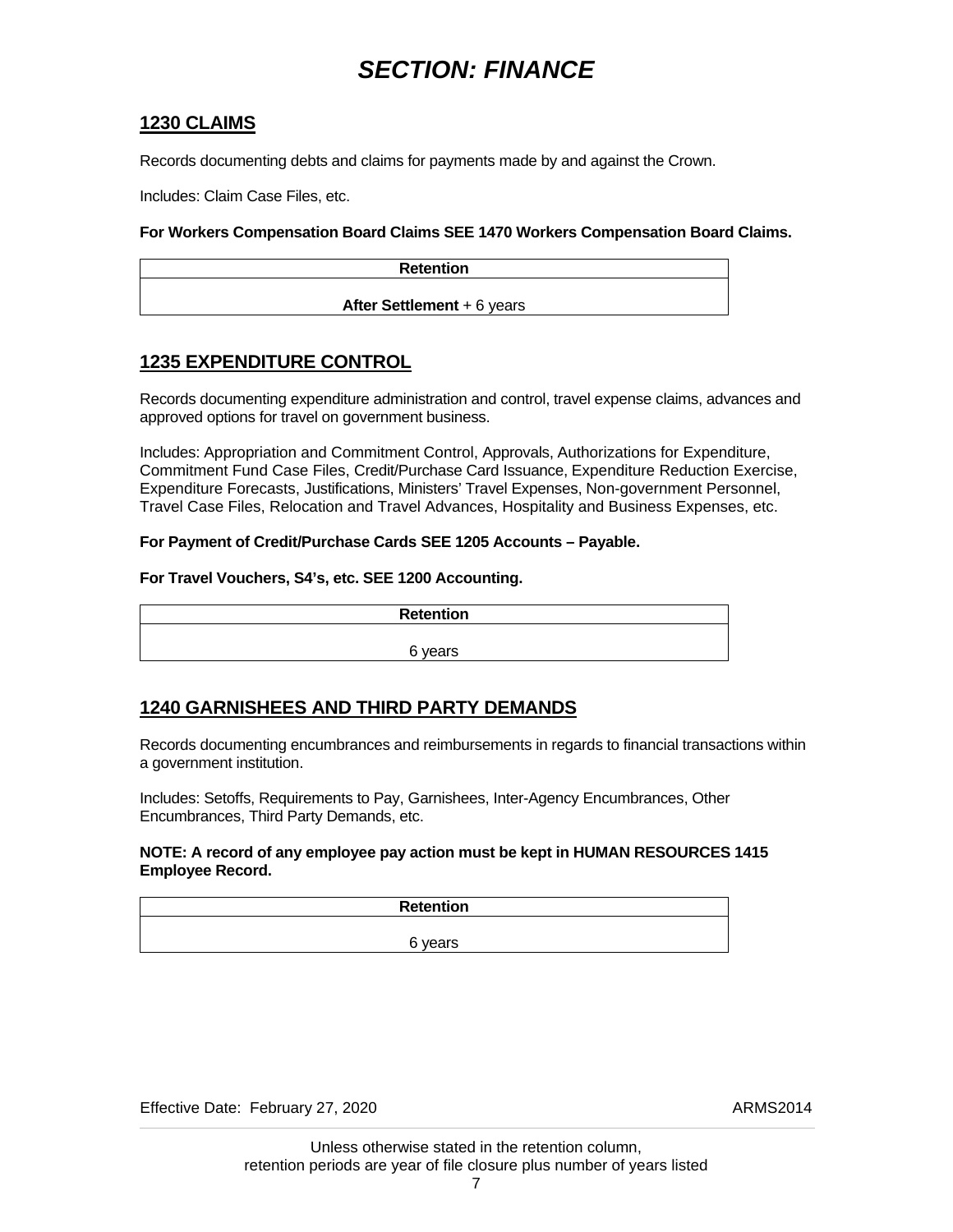#### <span id="page-11-0"></span>**1245 GRANTS**

Records documenting the application, adjudication, management, and control of grant money to or from outside organizations, agencies, or individuals.

Includes: Grant Applications, Grant Management Files, etc.

**For records relating to the granting of money specific to the organization's mandate SEE appropriate Operational Records System.** 

| Retention |
|-----------|
|           |
| 6 years   |

#### **1250 REVENUE CONTROL**

Records documenting recoverable amounts and potential revenue from various factors such as production, royalties, sales, etc.

Includes: Revenue Accounts, Suspense Accounts, Recoverable Amounts, Cost Recoveries, Revenue Forecasts, etc.

| <b>Retention</b> |  |
|------------------|--|
|                  |  |
| 6 years          |  |

### **1255 TAXES**

Records documenting reporting of taxable payments, federal customs and excise tariffs, Goods and Services Tax (GST), Provincial Sales Tax (PST), etc.

Includes: Goods and Services Tax, Provincial Sales Tax, Other Taxes, etc.

| <b>Retention</b> |
|------------------|
|                  |
| 6 years          |

#### **1260 TREASURY BOARD**

Records documenting Treasury Board submissions, pre-approvals and related documentation.

Includes: Special Warrants, Treasury Board Submissions/Approvals, Treasury Board Orders and Directives, Treasury Board Minutes, Virements, etc.

#### **For Reallocation of Funds SEE 1225 Budgets.**

| <b>Retention</b> |  |
|------------------|--|
|                  |  |
| 6 years          |  |

Effective Date: February 27, 2020 ARMS2014

 Unless otherwise stated in the retention column, retention periods are year of file closure plus number of years listed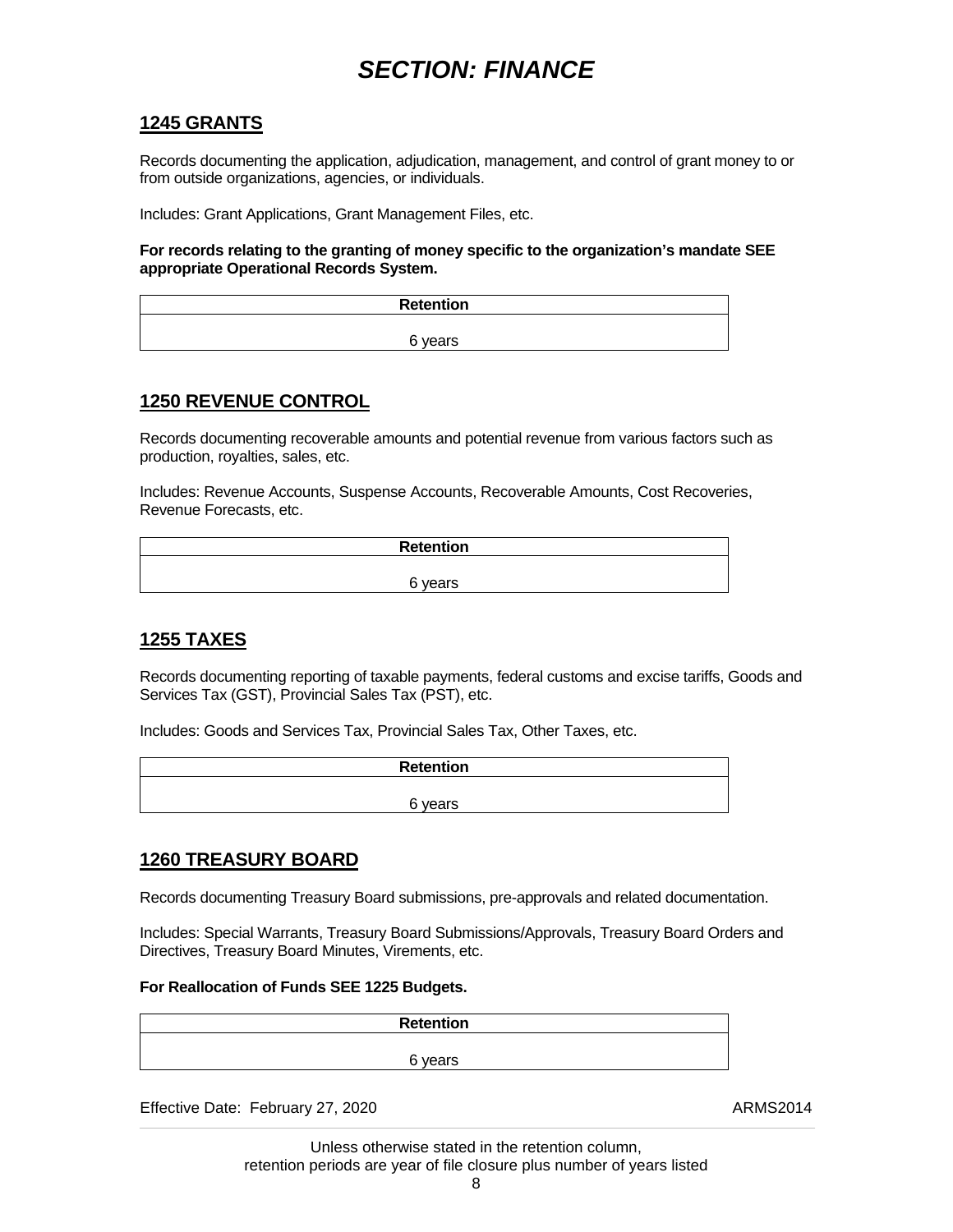### <span id="page-12-0"></span>**1300 AUDITS AND COMPLIANCE REVIEWS**

Records documenting the process of audits and reviews within a government institution.

Includes: Provincial Comptroller Audits, Provincial Auditor Audits, Internal Audits, Audits of Automated Information Systems, Compliance Reviews, Other Reviews, etc.

| <b>Retention</b> |  |
|------------------|--|
| 6 years          |  |

### **1305 BOARD OF DIRECTORS APPOINTMENTS – INTERNAL**

Records documenting the activities associated with the appointments and ongoing arrangements of internal Board of Directors members.

Includes: Member Appointments, Mandate, etc.

| <b>Retention</b>                                         |  |
|----------------------------------------------------------|--|
| Upon expiration or termination of appointment $+2$ years |  |

### **1310 BOARD OF DIRECTORS – INTERNAL**

Records documenting the administration of meetings for internal Board of Directors.

Includes: Minutes, Arrangements, Notices, Agendas, Decision Making, etc.

#### **For Board of Directors Appointments, etc. that your agency manages as part of its mandated function, see the appropriate Operational Records System.**

| Retention                                                                                                                                                                                                                                                                                                                                                                                                                                                                                                      |
|----------------------------------------------------------------------------------------------------------------------------------------------------------------------------------------------------------------------------------------------------------------------------------------------------------------------------------------------------------------------------------------------------------------------------------------------------------------------------------------------------------------|
| A - Board Minutes, including supporting documentation (attachments, reports,<br>etc.) – Until dissolution of agency and transferred to the Provincial Archives of<br>Saskatchewan.                                                                                                                                                                                                                                                                                                                             |
| Board Minutes can be transferred to the custody and control of the Archives, with<br>the Archives consent, before the above condition is met providing: the minutes are<br>no longer required to support any business needs of the organization and the<br>Archives is satisfied that records can be opened to the public with proper review as<br>per The Health Information Protection Act (HIPA) and The Freedom of Information<br>and Protection of Privacy Act (FIPPA), and other applicable legislation. |
| $B -$ Other Records – 6 years                                                                                                                                                                                                                                                                                                                                                                                                                                                                                  |

Effective Date: February 27, 2020 ARMS2014

 Unless otherwise stated in the retention column, retention periods are year of file closure plus number of years listed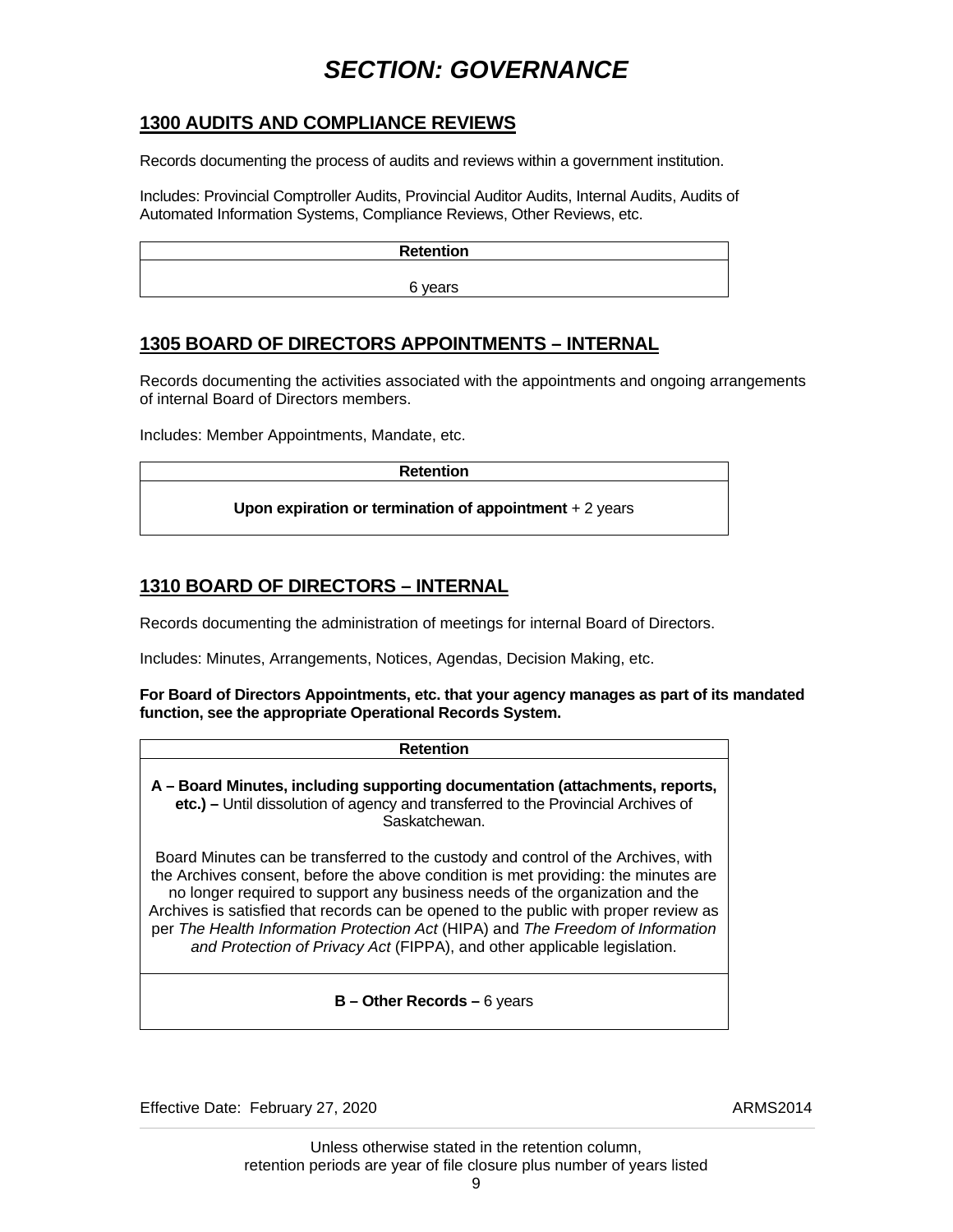### <span id="page-13-0"></span>**1315 CABINET**

Records documenting the development of Cabinet memorandums, Cabinet discussion papers and Cabinet submissions.

Includes: Cabinet Information Items, Cabinet Decision Items, Memos to Cabinet, Minister's Orders, Orders-in-Council, etc.

| Retention |  |
|-----------|--|
| 10 years  |  |
|           |  |

### **1320 COMMITTEES AND COMMISSIONS**

Records documenting the management of internal and external committees and commissions, task forces, working groups and external boards.

Includes: General Committees, Cabinet Committees, Internal Committees, Executive Committees, Inter-Provincial/Territorial/Federal Committees, Inter-Institutional Committees, International Committees, Committee Establishment Files, Appointment of Members, Terms of Reference, Proceedings, Minutes of Meetings, Agendas, etc.

#### **For Internal Board of Directors SEE 1310 Board of Directors – Internal.**

| <b>Retention</b> |  |
|------------------|--|
| 6 years          |  |

## **1325 DELEGATION OF AUTHORITY**

Records documenting the process of delegating power to authorize an action, and the seeking and granting of permission to undertake a requested action.

Includes: Authorities, Cancelled Authorities, Signing Authorities, etc.

**Retention** 

**Upon expiration/termination of authority** + 6 years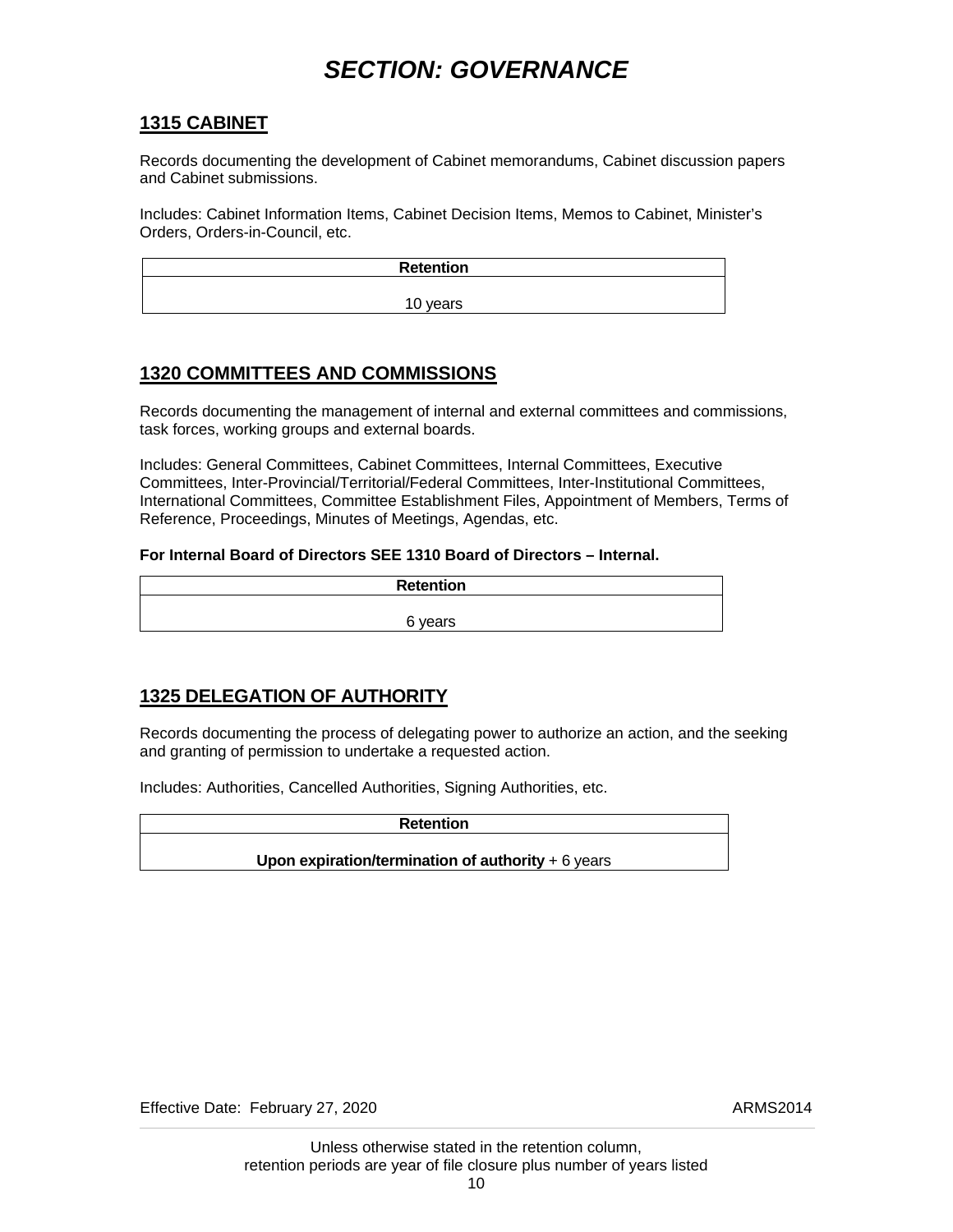### <span id="page-14-0"></span>**1330 EVALUATIONS AND REVIEW**

Records documenting reviews, assessments and evaluations of internal programs, projects, etc.

Includes: Program Evaluations and Reviews, Lean Reviews, Risk Assessments, Performance Measures, etc.

#### **For Performance Reviews SEE 1450 Performance/Probationary Reviews.**

| Retention |
|-----------|
|           |
| 6 years   |

### **1335 EXECUTIVE SERVICES**

Records documenting the preparation, tracking, collection, program monitoring and information on current issues for and by the government institution's executives.

Includes: Executive Briefing Documents, Executive Correspondence Referrals, Executive Issues, Program Monitoring Information, etc.

| <b>Retention</b> |  |
|------------------|--|
|                  |  |
| 6 years          |  |

### **1340 LEGISLATIVE MATTERS**

Records documenting the background information and working papers for legislative action on matters of interest to government institutions.

Includes: Parliamentary Inquiries, Minister's Questions and Motions for Returns, Motions for Papers, Bills, Orders of the Day, Debates, Throne Speech Material, Questions and Motions for Return, etc. when not kept in appropriate record series in ARMS2014 or an approved ORS.

| <b>Retention</b> |  |
|------------------|--|
|                  |  |
| 6 years          |  |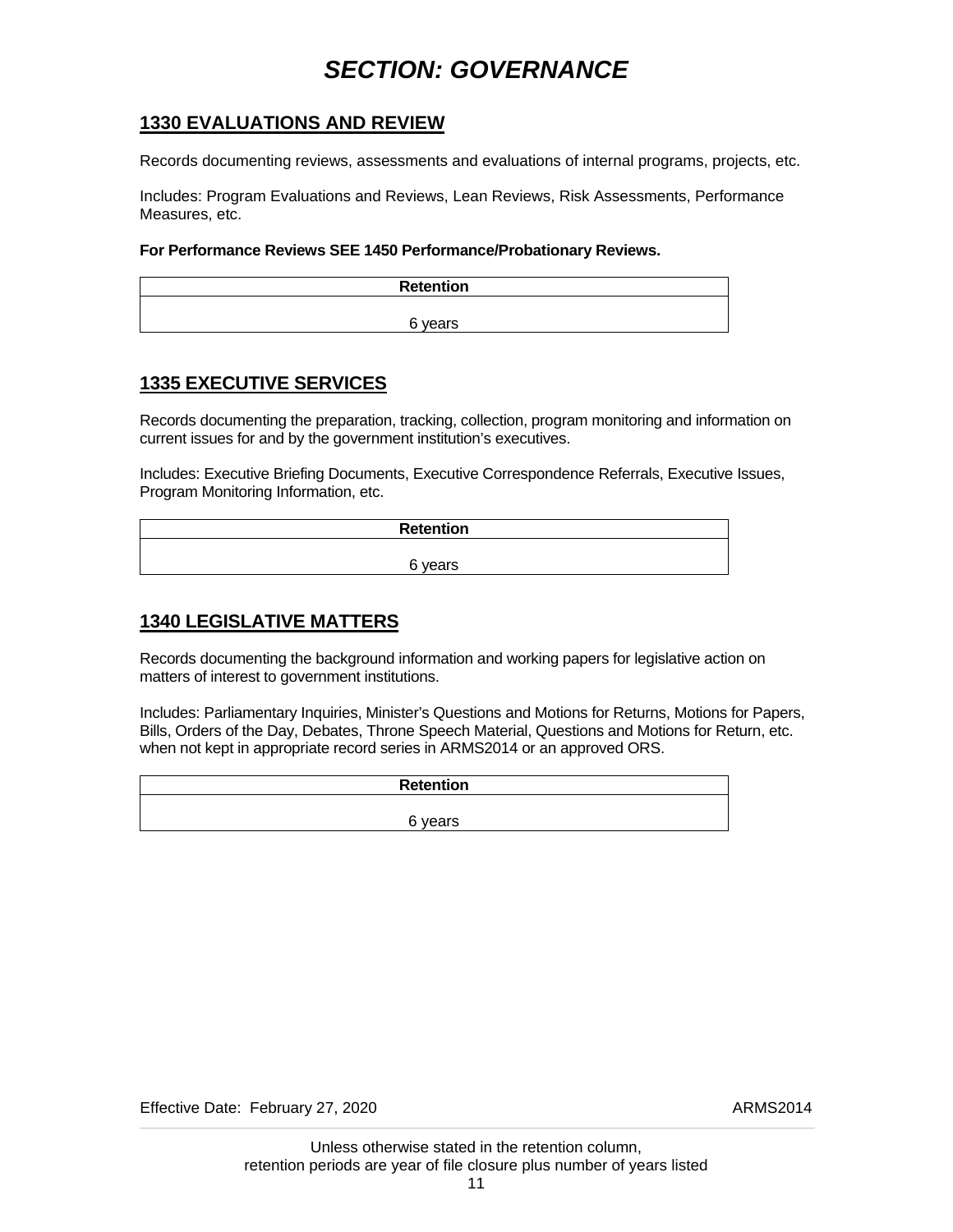### <span id="page-15-0"></span>**1345 ORGANIZATION**

Records documenting organizational matters, planning, establishment and revision of organisational structure in order to meet the agency mandate and goals.

Includes: Organization and Responsibilities (unit, branch, division, etc.), Organizational Objectives, Functions, Relationships, Organizational Charts, Mission/Vision Statements, Reorganization (centralization, decentralization etc.), Administration History, etc.

#### **For records relating to visual identity SEE 1905 Public Relations and Communications.**

| Retention |
|-----------|
|           |
| 10 years  |

#### **1350 PLANNING**

Records documenting the development, monitoring and reviewing of business plans, strategic plans, corporate plans, and other long-term organizational strategies.

Includes: Program Implementation Planning Files, Financial Planning Files, Business Continuity Plans, Communication Plans, Personnel Planning Files, Project Files, Risk Management Planning Files, Human Resource Planning, Technical Change, Emergency Measures (contact lists), etc.

#### **For Budget Planning SEE 1225 Budgets.**

| <b>Retention</b> |  |
|------------------|--|
| 10 years         |  |

#### **1355 POLICY**

Records documenting the development, establishment, revisions and approval of policies.

Includes: Approved Policies, Approved Retention Schedules, Disaster Plans, Policy Proposals, Research Papers, Major Drafts, Development Files, etc.

#### **Retention**

#### **A – Policy Development Files** – 6 years

**B – Approved Policies – After policy has been revised or is obsolete** + 6 years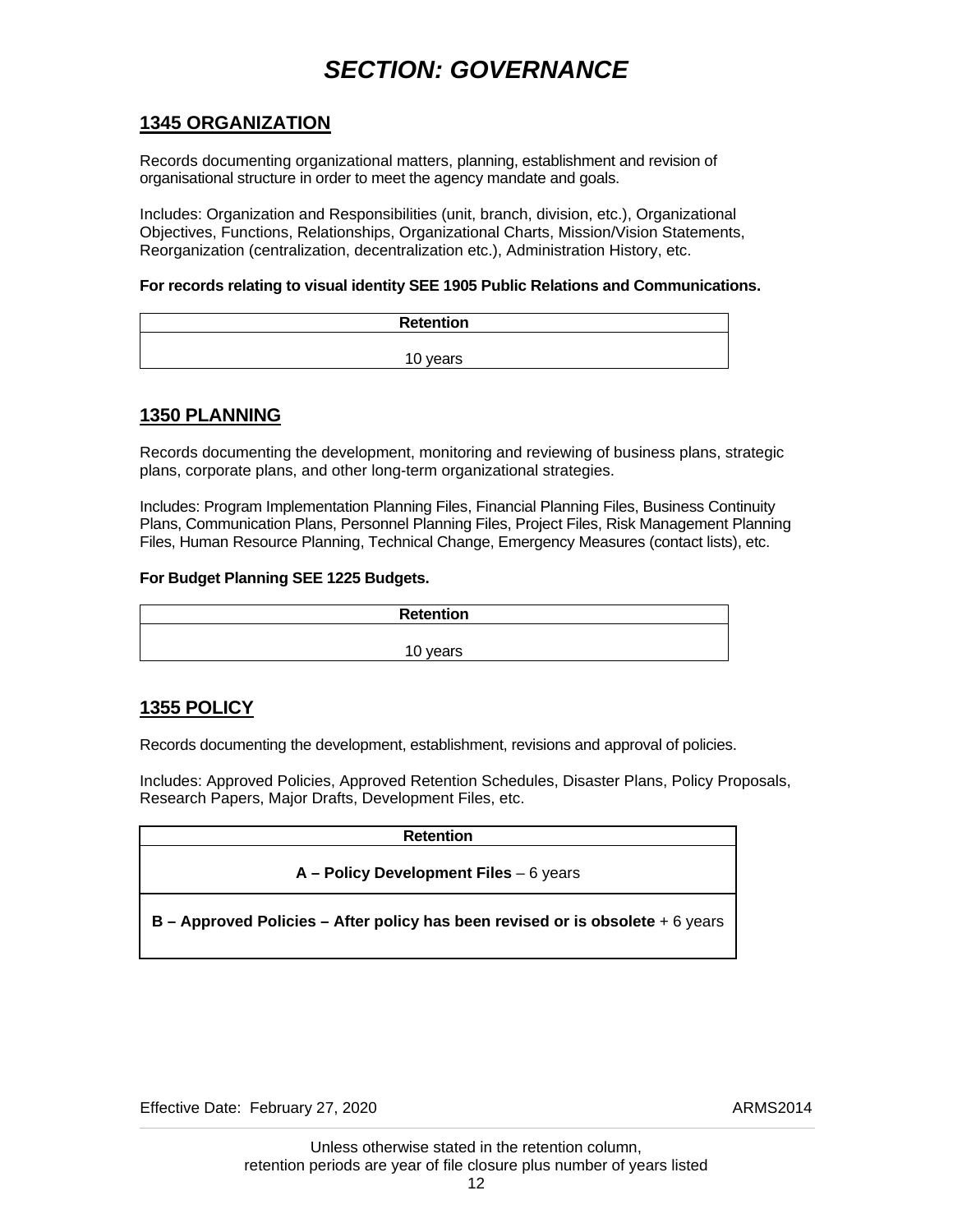### <span id="page-16-0"></span>**1360 PROCEDURES, GUIDELINES AND STANDARDS**

Records documenting the development and establishment of procedures, guidelines and standards consistent with approved policies.

Includes: Final Procedures, Research Papers, Major Drafts, Communications Guidelines, External and Internal Circulars and Directives, etc.

| <b>Retention</b>                                                                                          |  |
|-----------------------------------------------------------------------------------------------------------|--|
| $A - Development Files - 2 years$                                                                         |  |
| B - Final/Approved - After procedure, guideline or standard has<br>been revised or is obsolete $+6$ Years |  |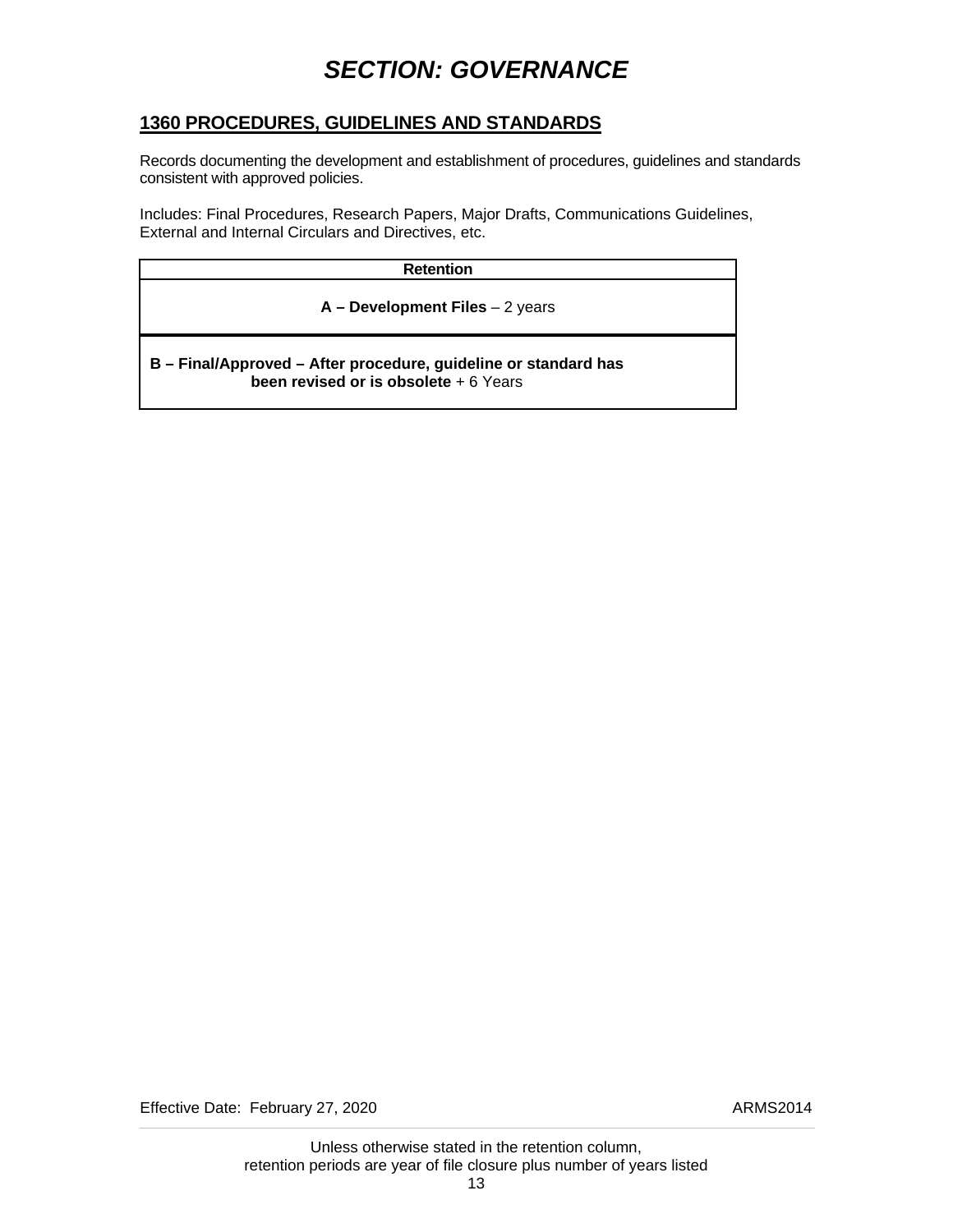### <span id="page-17-0"></span>**1400 CLASSIFICATION**

Records documenting the establishment, classification and reclassification of positions, classification reviews, appeals and historical information relating to the implementation of changes to classification plans.

Includes: Classification Files, Position History Files, Job Standards, Classification Issues, etc.

#### **For records relating to Ministry/Agency organization information SEE 1345 Organization.**

| <b>Retention</b>                                            |  |
|-------------------------------------------------------------|--|
| Upon revision, settlement and/or closure of file $+2$ years |  |

### **1405 DISCIPLINARY CASE FILES**

Records documenting the administration of disciplinary action.

Includes: Individual Case Files, etc.

#### **For Precedent Files SEE 1445 Labour Relations.**

**Retention** 

**According to terms of the applicable collective agreement(s) and/or according to the approved internal policy of the government institution.**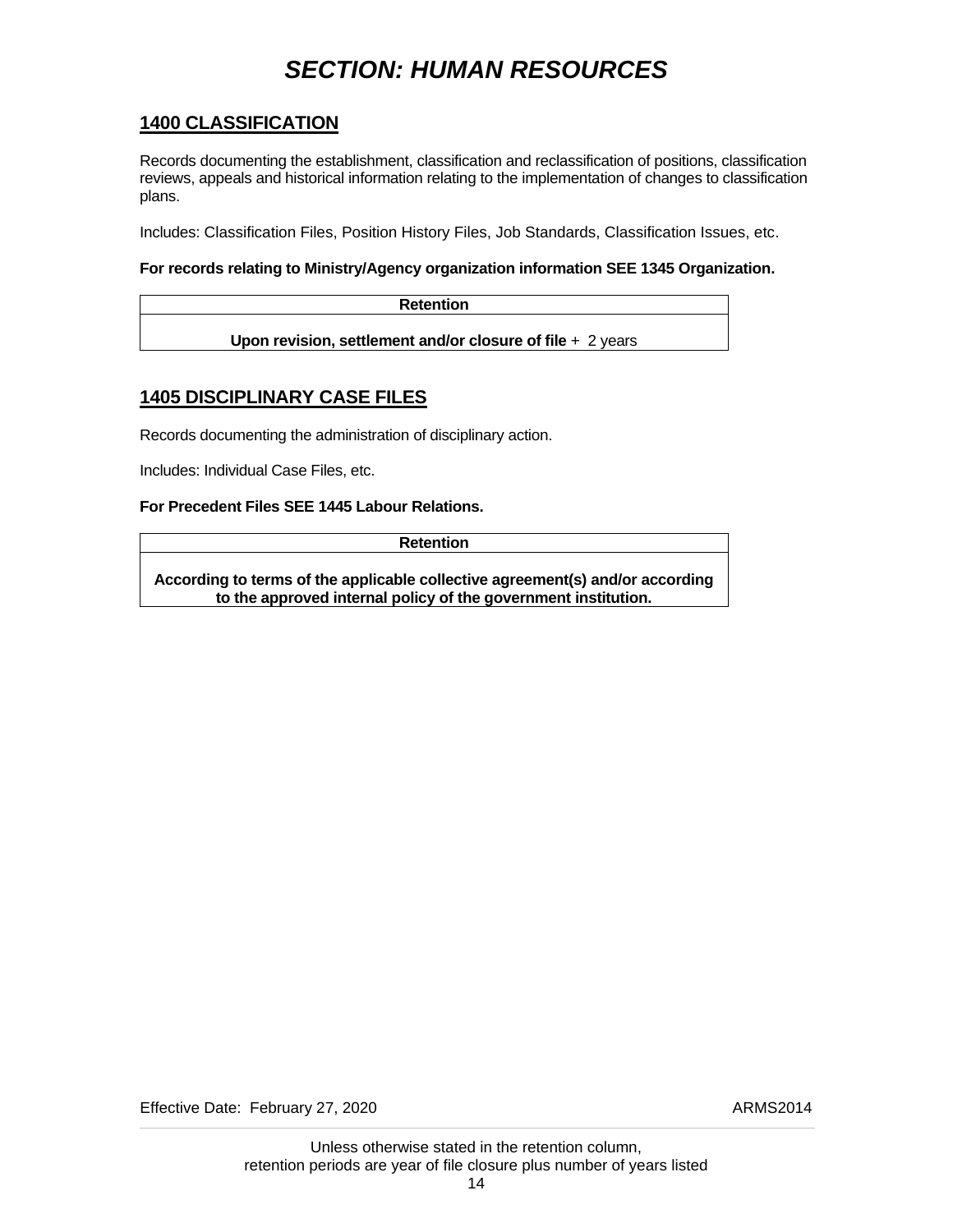### <span id="page-18-0"></span>**1410 EMPLOYEE LEAVE AND ATTENDANCE**

Records documenting the administration of employee leave and attendance **where not required to be filed on individual employee record.** 

Includes: Timecards, work schedules, routine leave and attendance requests and approvals (eg. vacation leave pre-approvals), etc.

**NOTE:** *The Saskatchewan Employment Act* **requires that specific records be kept for each employee; for the full list of records please refer to** *The Saskatchewan Employment Act, s.2- 38(1)* **or see Appendix B.**

| <b>Retention</b>                                                                                                                                                                                                                                                               |  |
|--------------------------------------------------------------------------------------------------------------------------------------------------------------------------------------------------------------------------------------------------------------------------------|--|
| A – Time cards – provided the information is captured and maintained in the official<br>government payroll system (eg. MIDAS administered by the Public Service Commission<br>(PSC)) or in another official payroll system maintained by a government institution - 7<br>years |  |
| NOTE: If it is unclear whether leave and attendance information has been entered into a<br>payroll system please consult the area responsible for payroll in your organization (e.g.<br>PSC) or apply the retention outlined in B.                                             |  |
| NOTE: All individual employee timecard information for which the PSC is responsible is<br>retained in accordance with the PSC's operational records system.                                                                                                                    |  |
| B – Timecards maintained as the only official record documenting employee leave and<br>attendance $-55$ years                                                                                                                                                                  |  |
| C – Supporting leave and attendance documentation (work schedules, requests and pre-<br>approvals, $etc.$ ) - 7 years                                                                                                                                                          |  |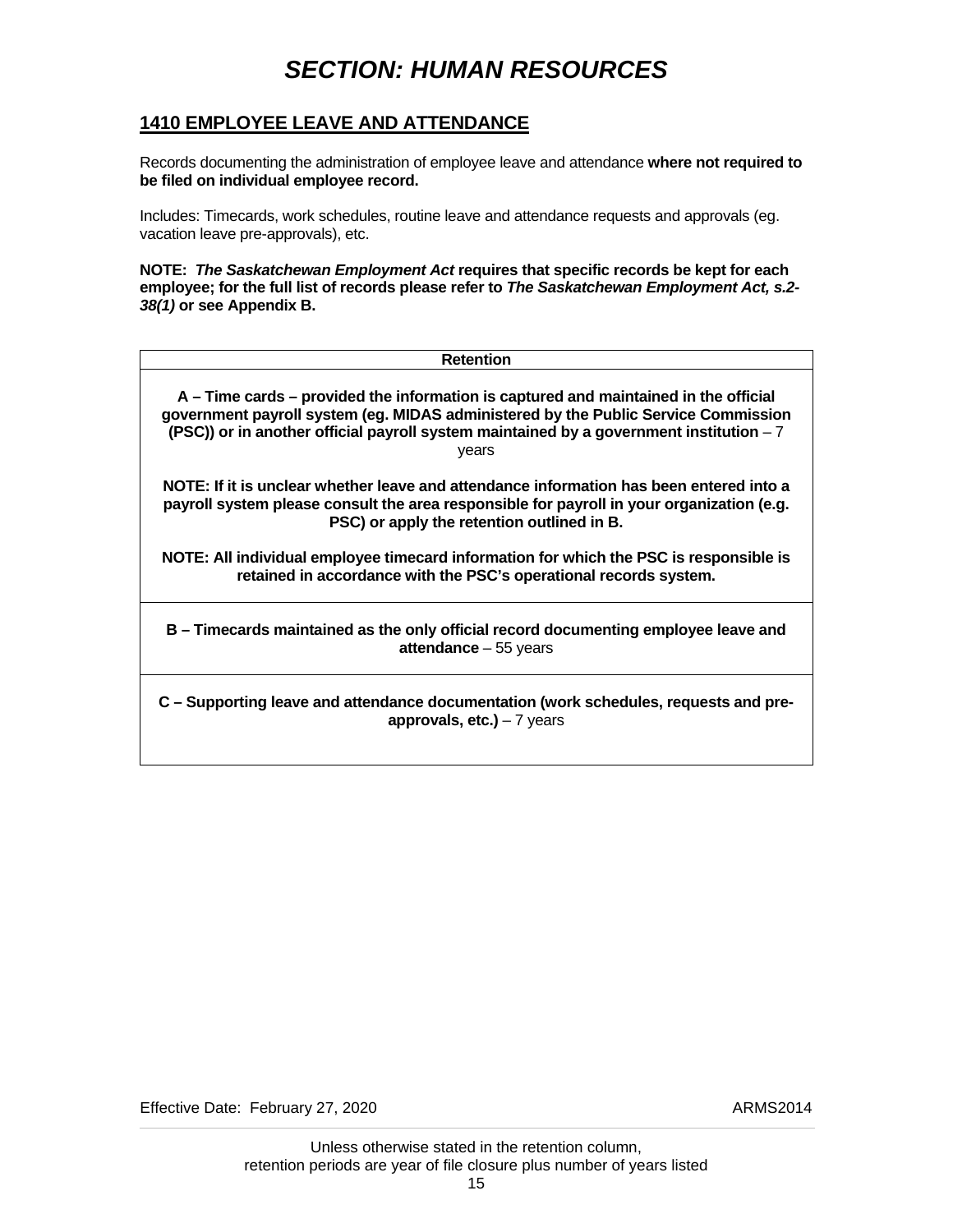#### <span id="page-19-0"></span>**1415 EMPLOYEE RECORD**

Records documenting employee work history such as personal data, resumes, oaths, work plans and appraisals of job performance, work histories, skills, training and education, commendations and discipline.

Includes: Employee File (by employee), Pay Records, Hours of Work (by employee), Seniority Calculations, Long-term Disability, Designated Paid Holidays, Special and Other Types of Leave, etc.

**NOTE:** *The Saskatchewan Employment Act* **requires that specific records be kept for each employee; for the full list of records please refer to** *The Saskatchewan Employment Act: s.2- 38(1) or see Appendix B.*

**NOTE: Employee includes permanent, temporary, part-time, casual, labour service, students etc.**

**NOTE: Employee Discipline Case Files must be managed in accordance with the applicable collective agreements or internal human resources policies.** 

**Performance Reviews may also be classified under HUMAN RESOURCES 1450 Performance/Probationary Reviews.** 

**Retention** 

**Age 75 of employee or 5 years after death (whichever is earlier) provided 5 years have elapsed since the last administrative action on the file.** 

## **1420 GRIEVANCES, COMPLAINTS AND ARBITRATION**

Records documenting the investigation of grievances and complaints, arbitration findings and final reports, etc.

Includes: Grievances and Human Resources Complaints Case Files, Harassment Case Files, Arbitration Case Files, etc.

#### **For Human Rights Complaints SEE 1435 Human Rights Issues**

| <b>Retention</b>                   |  |
|------------------------------------|--|
|                                    |  |
| <b>After settlement</b> $+6$ years |  |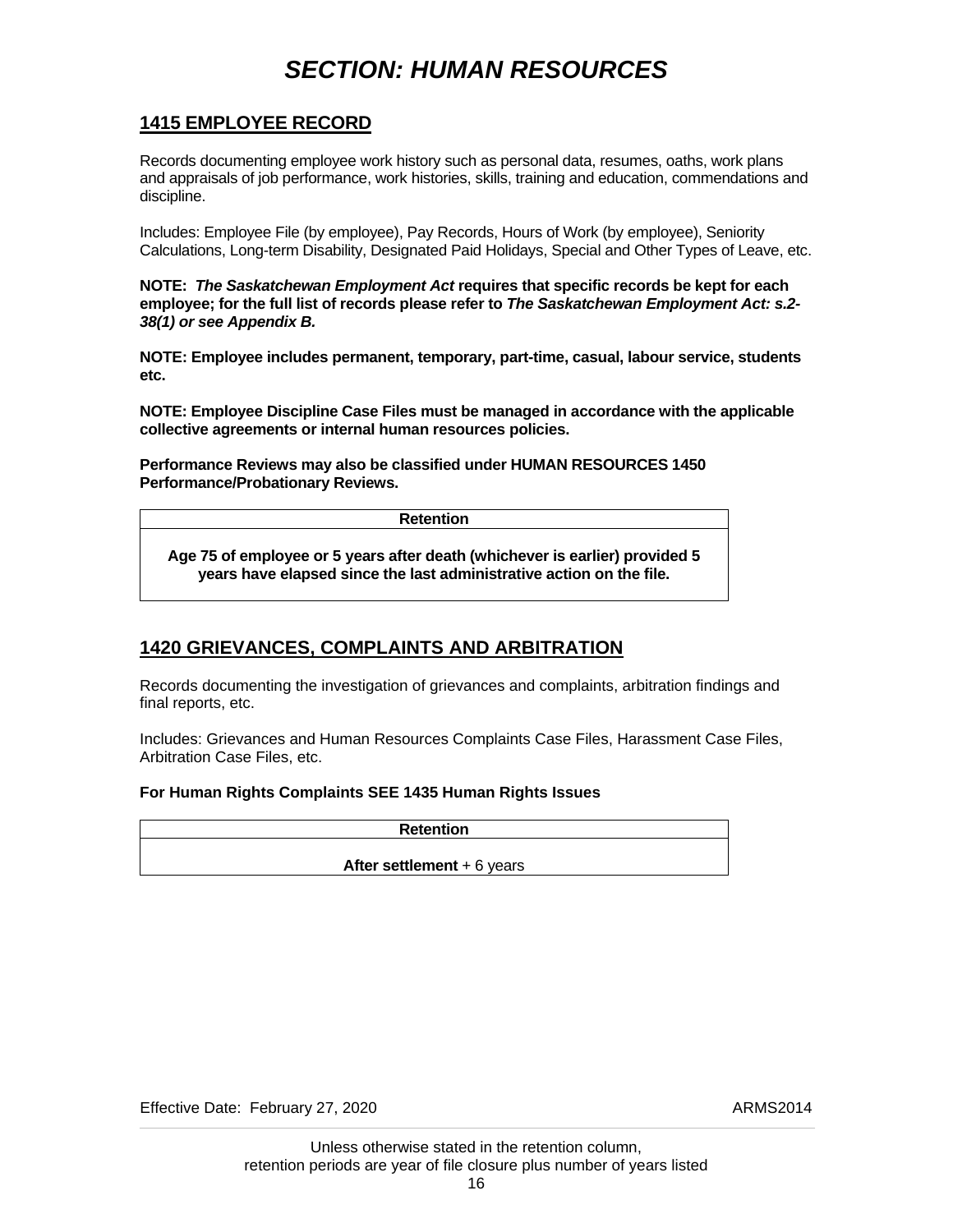### <span id="page-20-0"></span>**1425 HEALTH AND SAFETY**

Records documenting the administration of health examinations, safety and first aid programs, counselling, occupational health, etc.

Includes: Health and Safety Incident Logs, Non-Compensable Accidents, Occupational Health Program, Hazardous Material Information, etc.

| <b>Retention</b> |  |
|------------------|--|
| 6 years          |  |

### **1430 HUMAN RESOURCE PROGRAMS**

Records documenting human resource programs in the public service including program information, communication, program delivery, development, etc. Records may also document programs relating to persons providing services to government institutions as volunteers, and to the requirements and conditions of voluntary service.

Includes: Recognition Programs, Employment Equity Programs, Employee Family Assistance Programs, Job Enhancement Case Files, Pre-Retirement Benefits/Programs, Retirement Programs, List of Retirees and Options Chosen, Staff Reduction Programs, Volunteer Programs, Employee Health and Wellness Program, etc.

#### **For Occupational Health and Safety SEE 1425**

| <b>Retention</b>  |  |
|-------------------|--|
|                   |  |
| R vaare<br>reai S |  |

### **1435 HUMAN RIGHTS ISSUES**

Records documenting human rights issues and matters referred to the Saskatchewan Human Rights Commission, etc.

Includes: Human Rights Issues Case Files, etc.

#### **For Internal Grievances and Complaints SEE 1420 Grievances, Complaints and Arbitration.**

#### **For Ombudsman Investigations SEE 1720 Complaints.**

| <b>Retention</b> |  |
|------------------|--|
|                  |  |
| 6 years          |  |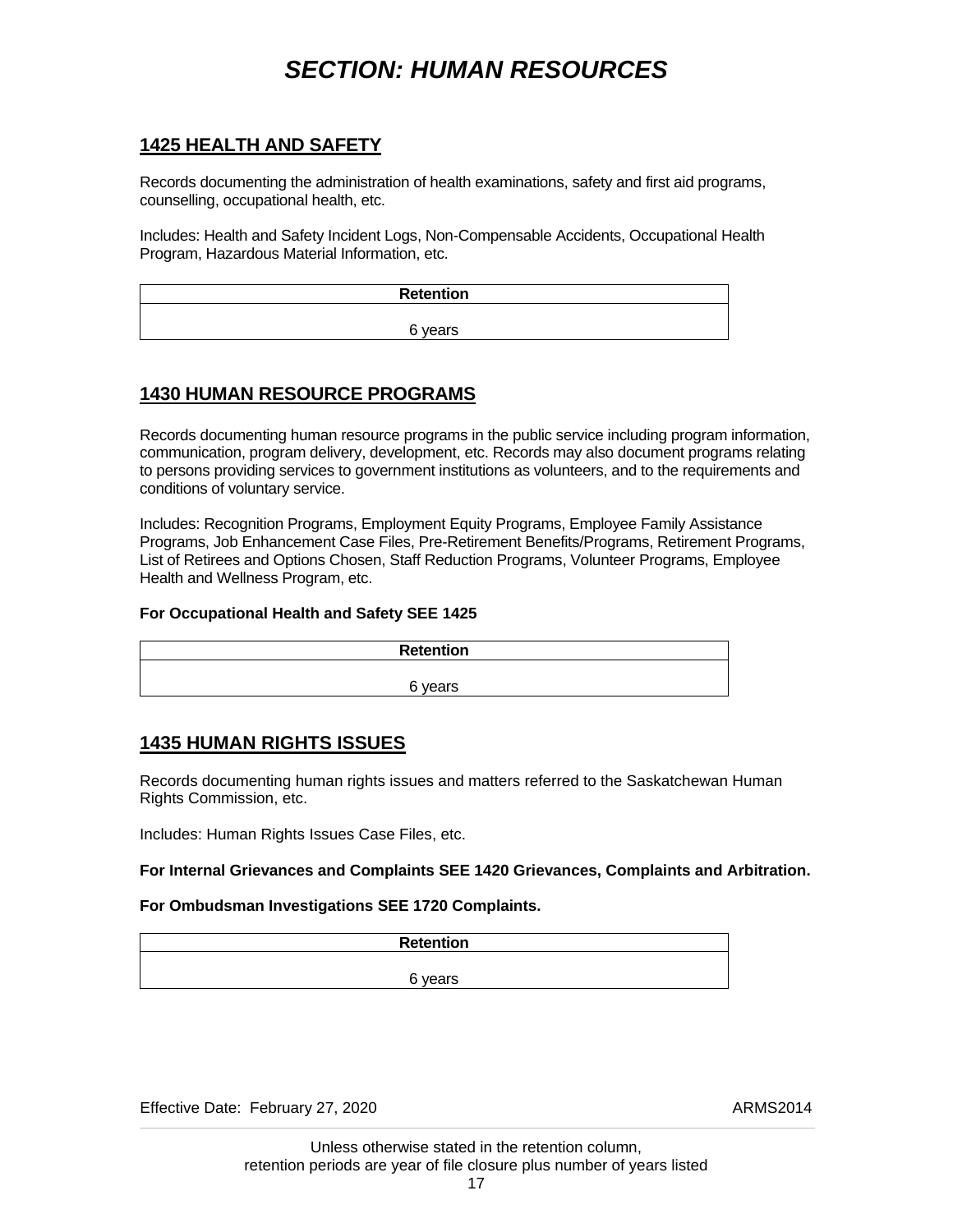### <span id="page-21-0"></span>**1440 LABOUR ISSUES**

Records documenting job action, petitions, demonstrations, strikes, etc.

Includes: Events, Disruptions, Strikes, Job Action, Petitions, Demonstrations, etc.

| <b>Retention</b> |
|------------------|
|                  |
| 6 years          |

### **1445 LABOUR RELATIONS**

Records documenting employer-employee relations (both unions and professional associations).

Includes: Union Relations, Bargaining Agent Certification Orders, Negotiations, Proposals, Precedent Files, Interpretations, Collective Agreements, etc.

| <b>Retention</b> |  |
|------------------|--|
|                  |  |
| 6 years          |  |

### **1450 PERFORMANCE/PROBATIONARY REVIEWS**

Records documenting performance review of individual employees.

Includes: Individual Work Plans, Probationary Reviews, Performance Measurements, etc.

**NOTE: Records related to performance/probationary reviews may be filed here or on an employee file under HUMAN RESOURCES 1415 Employee Record, based on internal Human Resource Policy and Practices.** 

| <b>Retention</b> |  |
|------------------|--|
|                  |  |
| 6 years          |  |

### **1455 SALARY ADMINISTRATION**

Records documenting the administration of salaries.

Includes: Calculation of salary and wages, Rates of pay, Deductions, Regulations regarding payment of wages and substitution pay, Salary schedules, Salary disputes, etc.

**Final decisions regarding an individuals employee salary matters should also be filed in HUMAN RESOURCES 1420 Employee Record.** 

| <b>Retention</b>                            |          |
|---------------------------------------------|----------|
| After settlement/closure of file $+6$ years |          |
| Effective Date: February 27, 2020           | ARMS2014 |

 Unless otherwise stated in the retention column, retention periods are year of file closure plus number of years listed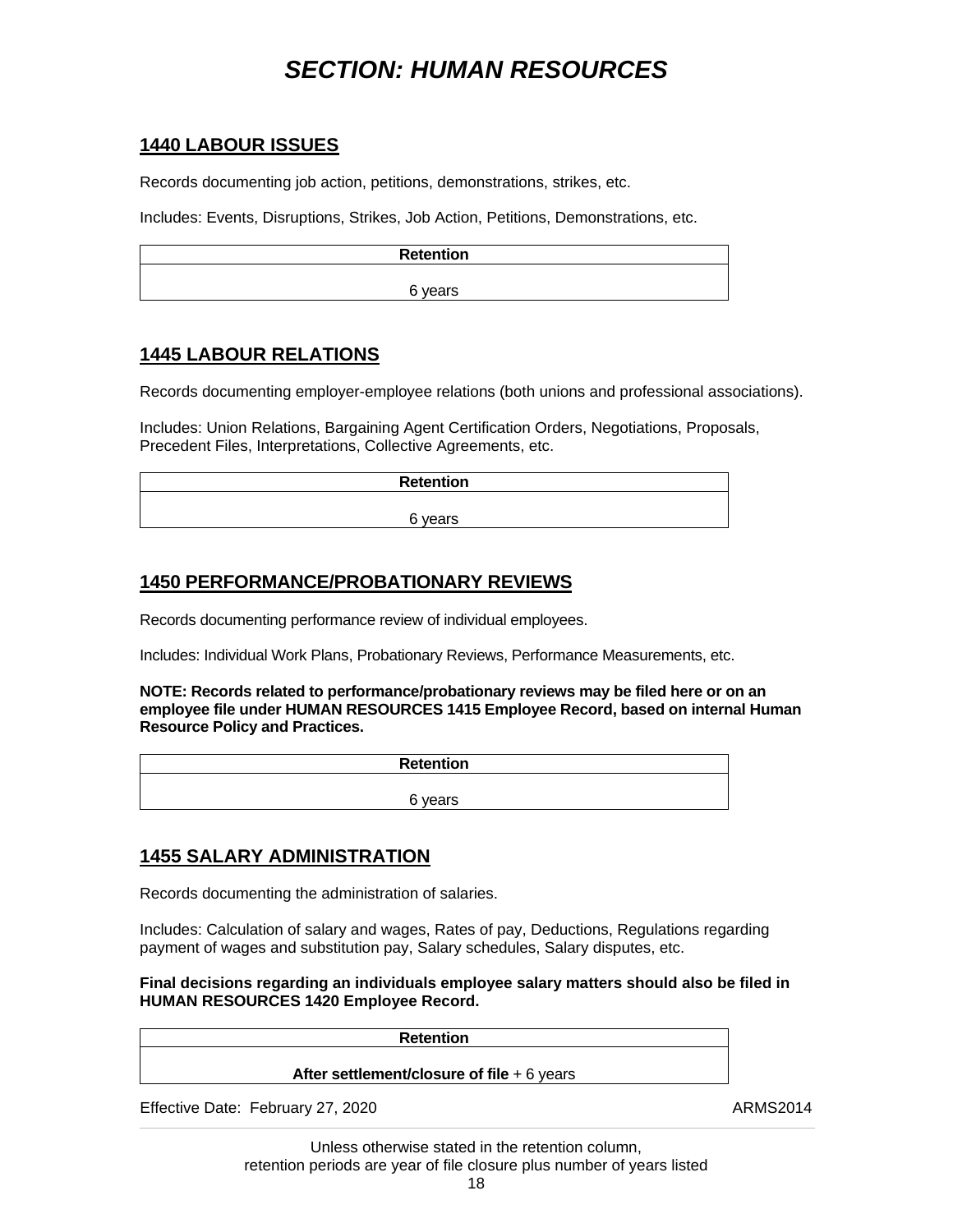#### <span id="page-22-0"></span>**1460 STAFFING**

Records documenting the process of staffing positions through appointments, competitions, recruitment, separations, transfers, reassignments, terminations, layoffs, etc.

Includes: Acting and Temporary Appointments, Competition Files, Recruitment Case Files, Separations , Layoffs, Testing, Exchanges, Educational Leave, Interview Formats and Questions, Selection Standards, Staffing Requisitions, Re-employment Lists, Foreign Postings and Allowances, Exit Interviews, etc.

**For Secondments SEE 1710 Agreements and Contracts – Minor.** 

#### **For Relocation Expenses SEE 1235 Expenditure Control.**

#### **NOTE: Criminal Record Checks are retained by PSC.**

| <b>Retention</b> |  |
|------------------|--|
|                  |  |
| 6 years          |  |

#### **1465 TRAINING AND DEVELOPMENT**

Records documenting the planning and administration of staff training and development activities for both technical and non-technical training. Also includes the development of staff training programs, etc.

Includes: Course and Training Case Files (for courses developed and/or presented by staff), Resource Personnel/Facilitators, Training Equipment, Conferences, Seminars and Symposia, Establishment and Organization Case Files as well as Participation Case Files, Staff Development, Training and Programs Case Files (attended by staff), Course Packages, Training Program Packages, etc.

#### **For Informal Training and Support for Automated Systems (help desk, user orientation, etc.) SEE 1605 System Operations.**

**For Facilitator Contracts SEE 1705 Agreement and Contracts – Major.** 

**NOTE: Records relating to certification courses delivered as per an organizational mandate should be filed according to the appropriate Operational Records System.** 

| Retention |  |
|-----------|--|
|           |  |
| 6 years   |  |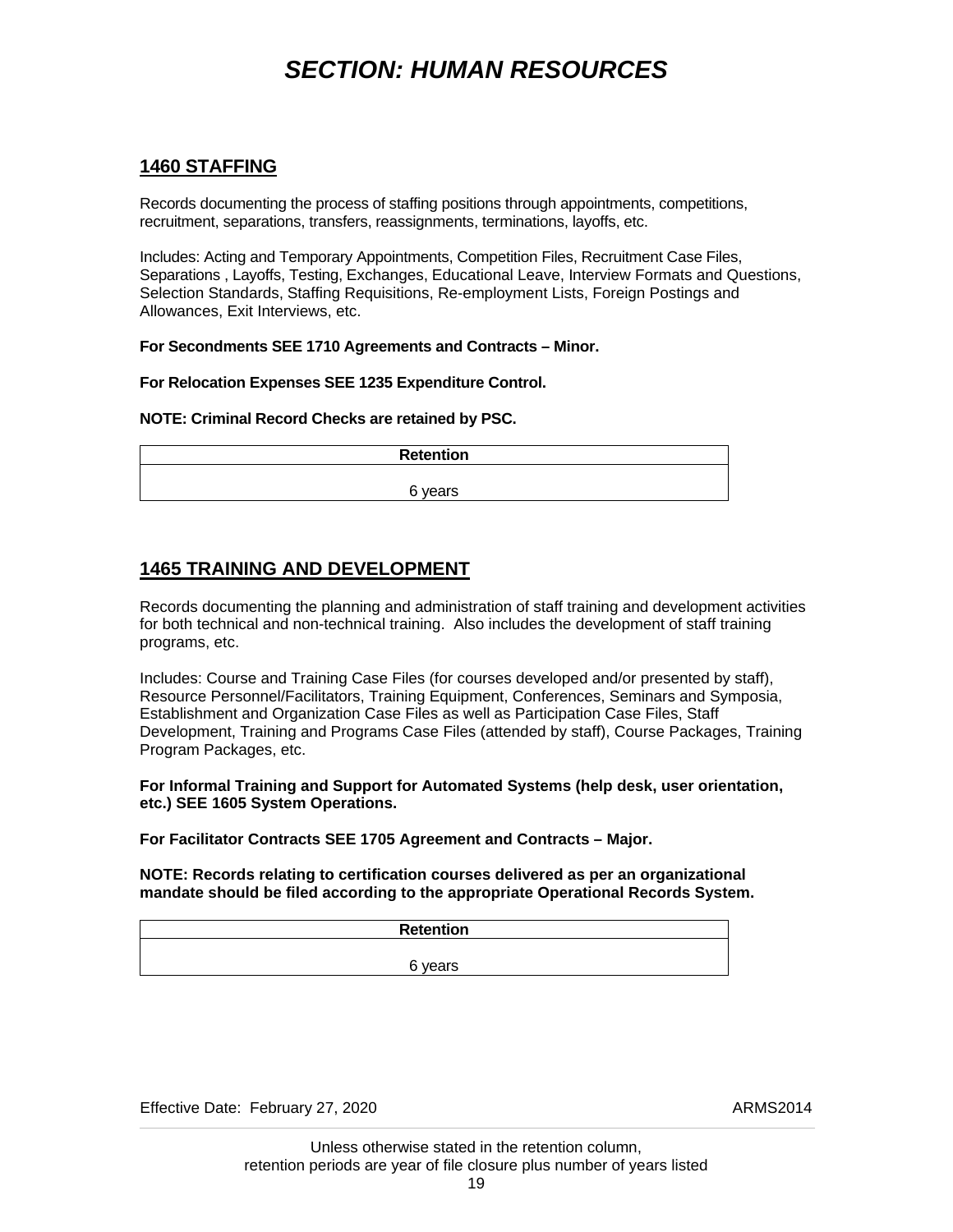#### <span id="page-23-0"></span>**1470 WORKERS' COMPENSATION BOARD CLAIMS**

Records documenting accidents and personal injuries as a direct result of work duties.

Includes: Workers' Compensation Board Claims, etc.

#### **For Financial Claims SEE 1230 Claims.**

| <b>Retention</b> |
|------------------|
|                  |

**Upon settlement of claim + 6 years**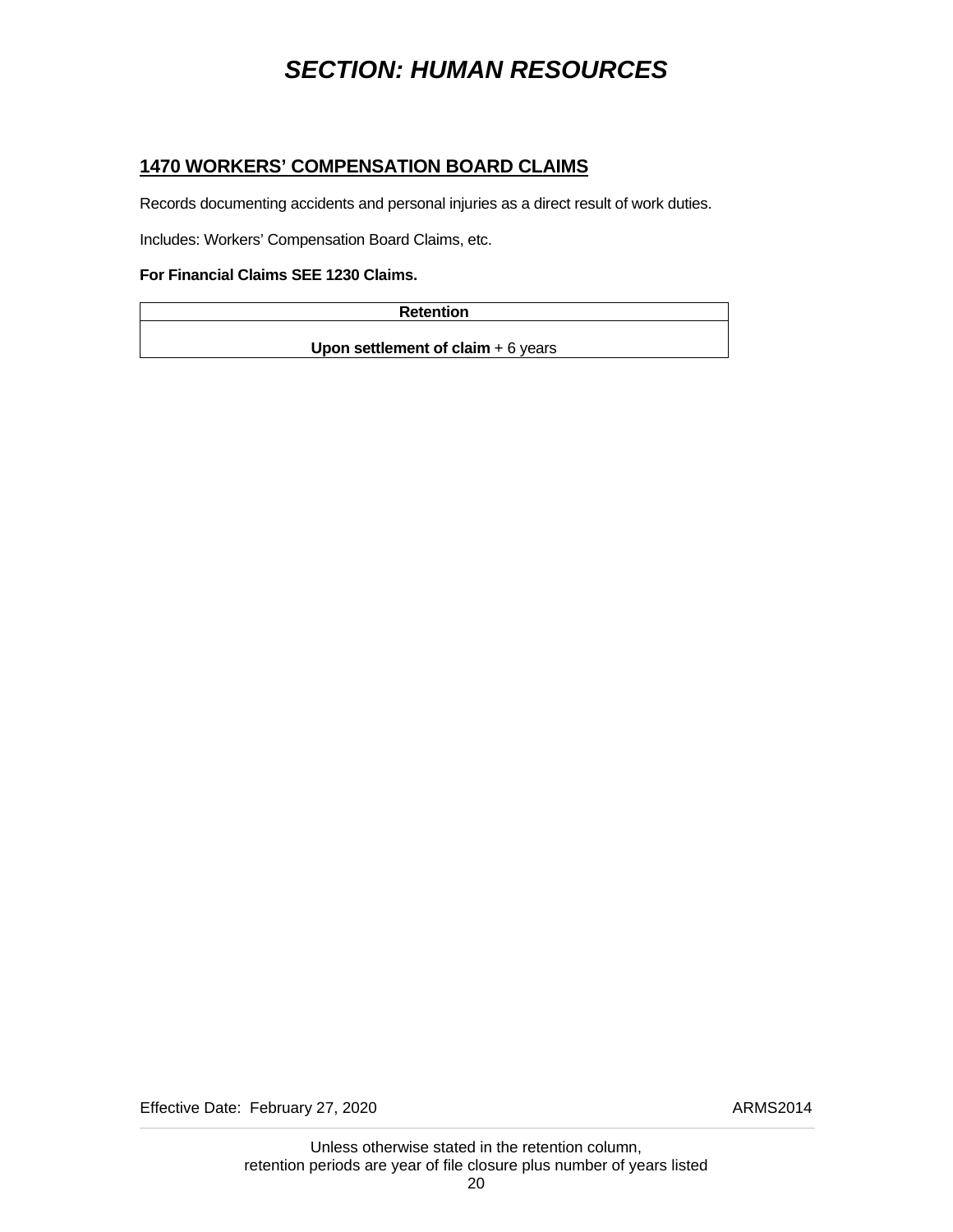## *SECTION:INFORMATION SERVICES*

#### <span id="page-24-0"></span>**1500 BOOKS AND PUBLICATIONS DEVELOPMENT**

Records documenting the preparation and distribution of all books, publications and manuscripts in any format.

Includes: Inventory, Pricing, Distribution File, Publication Requests, Publication Listing, Internal Publications (such as newsletters, circulars, procedure manuals etc), Originals used for development of in-house Publications, Publication Development Files, Manuscripts, etc.

#### **For Annual Report Development and Publication Files SEE 2000 Annual and Special Reports.**

| Retention |
|-----------|
|           |
| 6 years   |

#### **1505 INQUIRIES**

Records documenting inquiries from the public, outside organizations and other government agencies regarding services, information requests (includes employee information requests), etc.

Includes: Inquiries and Responses, etc.

| <b>Retention</b>        |  |
|-------------------------|--|
|                         |  |
| C.<br>years<br><u>_</u> |  |

### **1510 LIBRARY SERVICES**

Records documenting the cataloguing, circulation, reference and distribution of library materials.

Includes: Maintenance, Cataloguing in Publication Programs, Library Classification Schedules, Descriptive Cataloguing Manuals, Indexes to Catalogued Materials, Library Coding Input Entry Forms (completed), Library Holdings Lists, Subject Analysis Standards, Subscription Agency Services, Subscription and Renewals, Acquisition Lists, Interlibrary Loans, Circulation Records, Online Search Services, Reference Requests, Reading Room Requests, Telephone Requests, etc.

#### **For Library Reference Inquiries SEE 1505 Inquiries.**

| <b>Retention</b> |  |
|------------------|--|
|                  |  |
| ⌒<br>vears<br>∼  |  |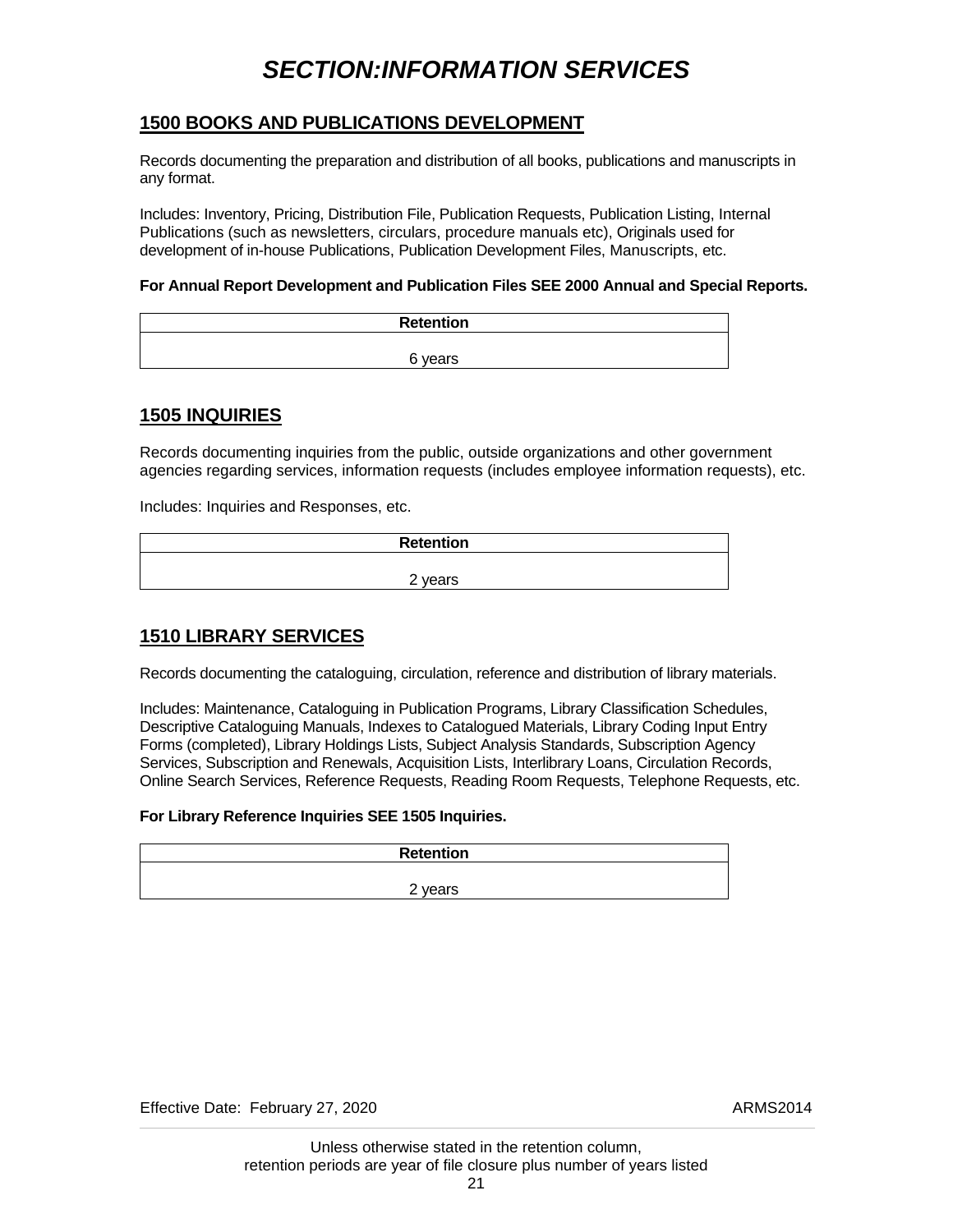## *SECTION:INFORMATION SERVICES*

#### <span id="page-25-0"></span>**1515 RECORDS MANAGEMENT**

Records documenting the management of an agency's information and knowledge resources in all formats.

Includes: Creating, Capturing, Registering, Classifying, Indexing, Storing and Retrieving of Records, Developing Strategies to Manage Records, Conservation Issues, Implementation Projects, Program Development Case Files, Records Management Project Case Files, Release of Information, etc.

**For Records Management Policies, including Schedule Development Files and Approved Retention Schedules, SEE 1355 Policy.** 

**For Access Requests under** *The Freedom of Information and Protection of Privacy Act* **SEE 1520 Records Management – Access and Privacy.** 

**For Word Processing Services and Data Entry Services SEE 1810 Office Management.** 

| <b>Retention</b> |
|------------------|
| 6 years          |
|                  |

### **1520 RECORDS MANAGEMENT – ACCESS AND PRIVACY**

Records documenting the management of access to information under *The Freedom of Information and Protection of Privacy Act* (FIPPA*)*, *The Health Information Protection Act* (HIPA), etc.

Includes: Access to Information Requests Case Files, Privacy Complaints and Issues, Privacy Commission Investigations, Impact Assessments, etc.

| <b>Retention</b> |
|------------------|
|                  |
| 6 years          |

#### **1525 RECORDS MANAGEMENT – DISPOSITION**

Records documenting the final physical disposal through either destruction or transfer to the Provincial Archives of Saskatchewan in accordance with approved retention and disposal schedules and other authorities.

Includes: Disposal Requests and Approvals, List of Records Transferred to and from Other Jurisdictions, Other Disposal Authorities, etc.

| <b>Retention</b> |
|------------------|
|                  |
| 50 years         |

Effective Date: February 27, 2020 ARMS2014

 Unless otherwise stated in the retention column, retention periods are year of file closure plus number of years listed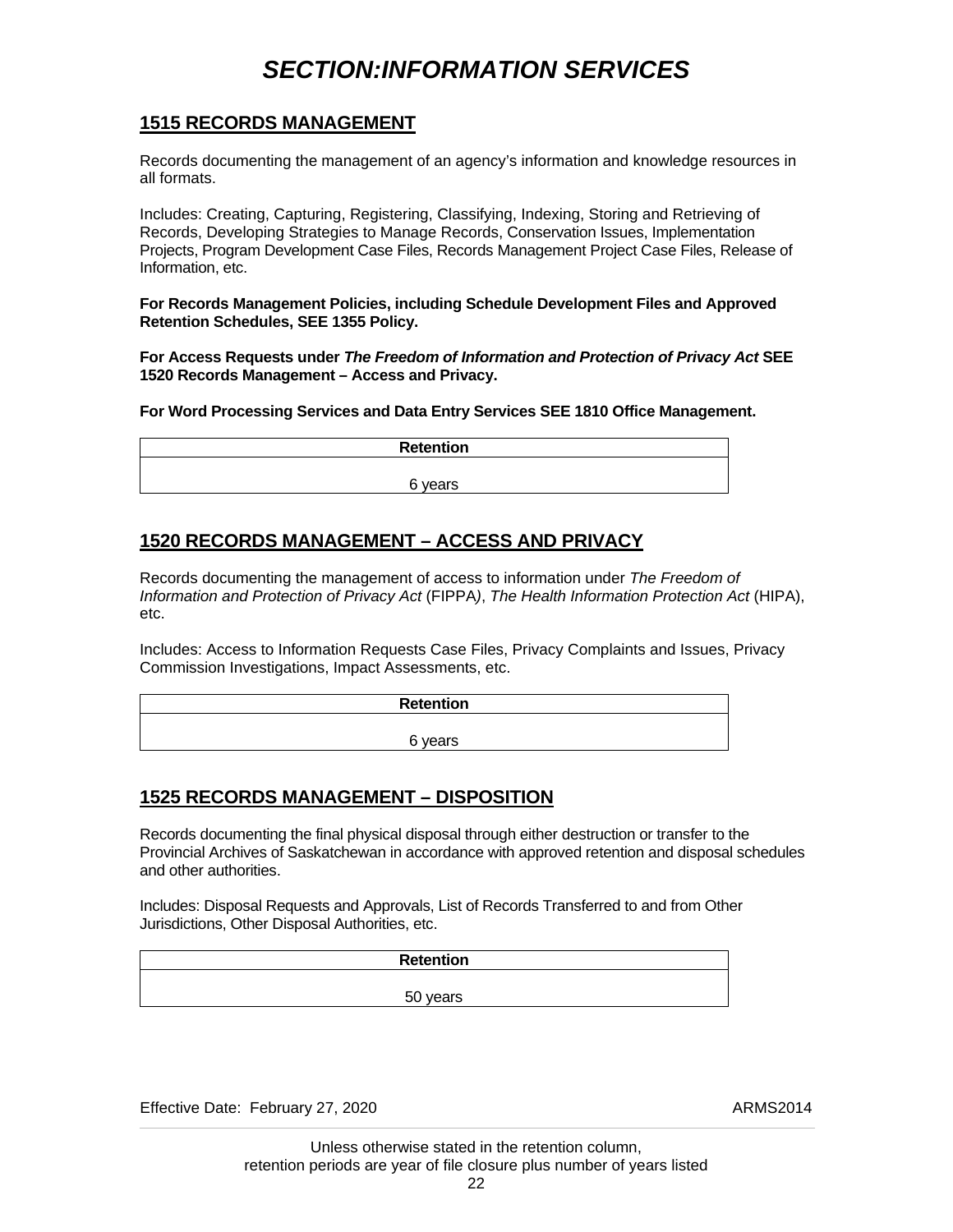## *SECTION:INFORMATION SERVICES*

### <span id="page-26-0"></span>**1530 RECORDS MANAGEMENT – STORAGE AND RETRIEVAL**

Records documenting the transfer and storage of semi-active records in storage facilities, and their subsequent retrieval.

Includes: Documentation of Transfers to Storage, Records Retrieval Case Files, etc.

#### **For records acquired by the Provincial Archives of Saskatchewan for permanent preservation SEE 1525 Records Management – Disposition.**

**Retention** 

**As long as records are in storage** + 2 years

#### **1535 RESEARCH, STUDIES AND SURVEYS**

Records documenting polling, compilation of data and research.

Includes: Polls and Surveys, Research, etc.

**NOTE: Research, Studies and Surveys related to a specific function may be classified in a case file under the appropriate records series.** 

**Retention**  6 years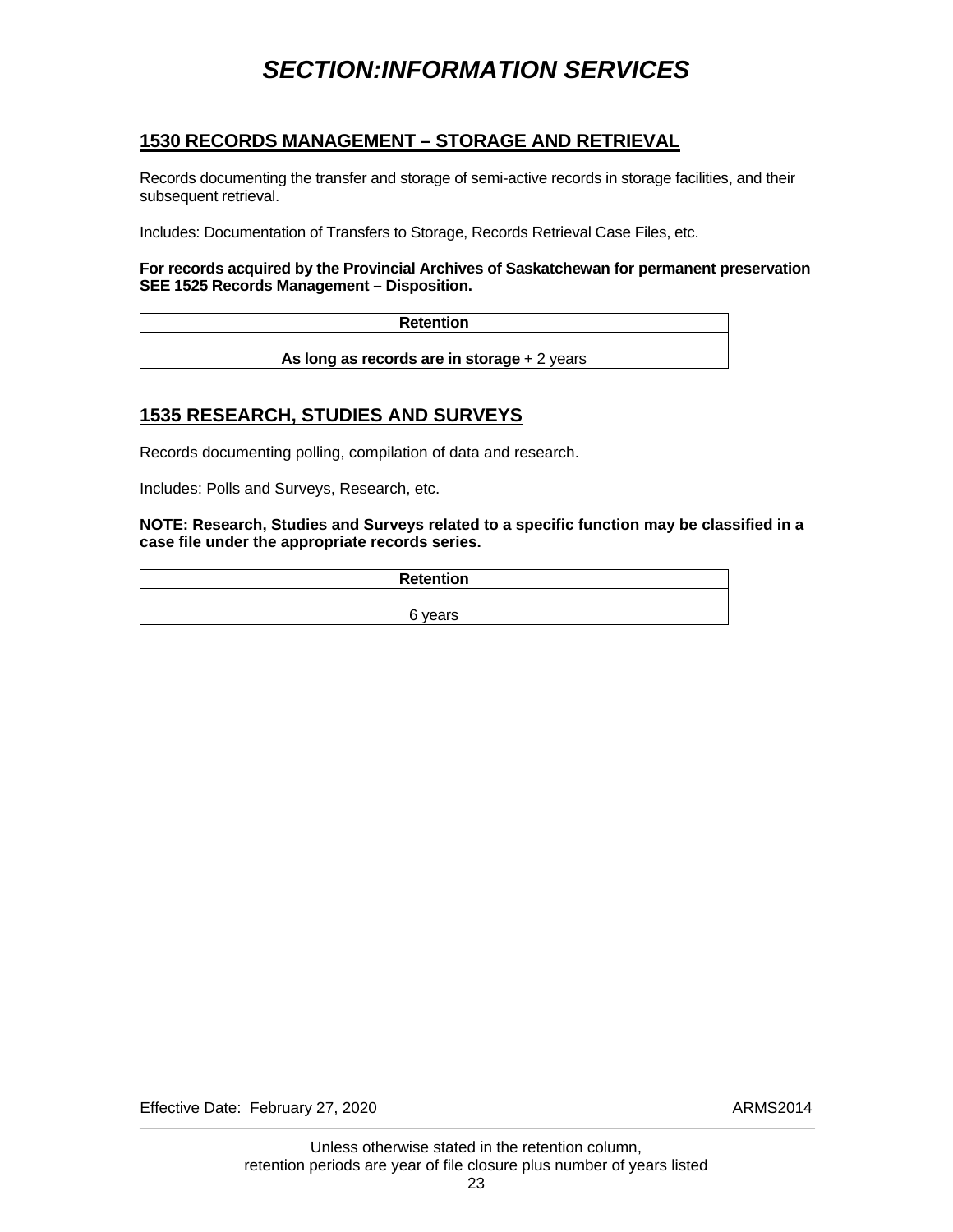## <span id="page-27-0"></span>*SECTION: INFORMATION SYSTEMS AND TECHNOLOGY*

#### **1600 SYSTEM DEVELOPMENT**

Records documenting planning, development, design, system maintenance records, control, and review of information systems, networks, databases and software.

Includes: Planning, Design and Review, Projects, Research Monitoring and Evaluations of New Technologies, Information Technology Architecture Standards, Requirements Analysis, Construction, Testing, Deployment, System Documentation, User Documentation, Database Maintenance, Network Maintenance, Backup/Recovery Procedures, Data Sharing, etc.

**For records relating to the development of website content SEE 1905 Public Relations and Communication.** 

**For records relating to computer equipment, hardware and software SEE 1105 Equipment and Supplies.** 

**For Audits and Compliance Reviews SEE 1300 Audits and Compliance Reviews.** 

**NOTE: Published documentation for commercial systems are not scheduled records, but may be filed here for convenience.** 

| <b>Retention</b>                                                        |
|-------------------------------------------------------------------------|
| Until the system has been decommissioned and the information it manages |
| has met applicable retention requirements, or has been successfully     |
| migrated to another system $+2$ years                                   |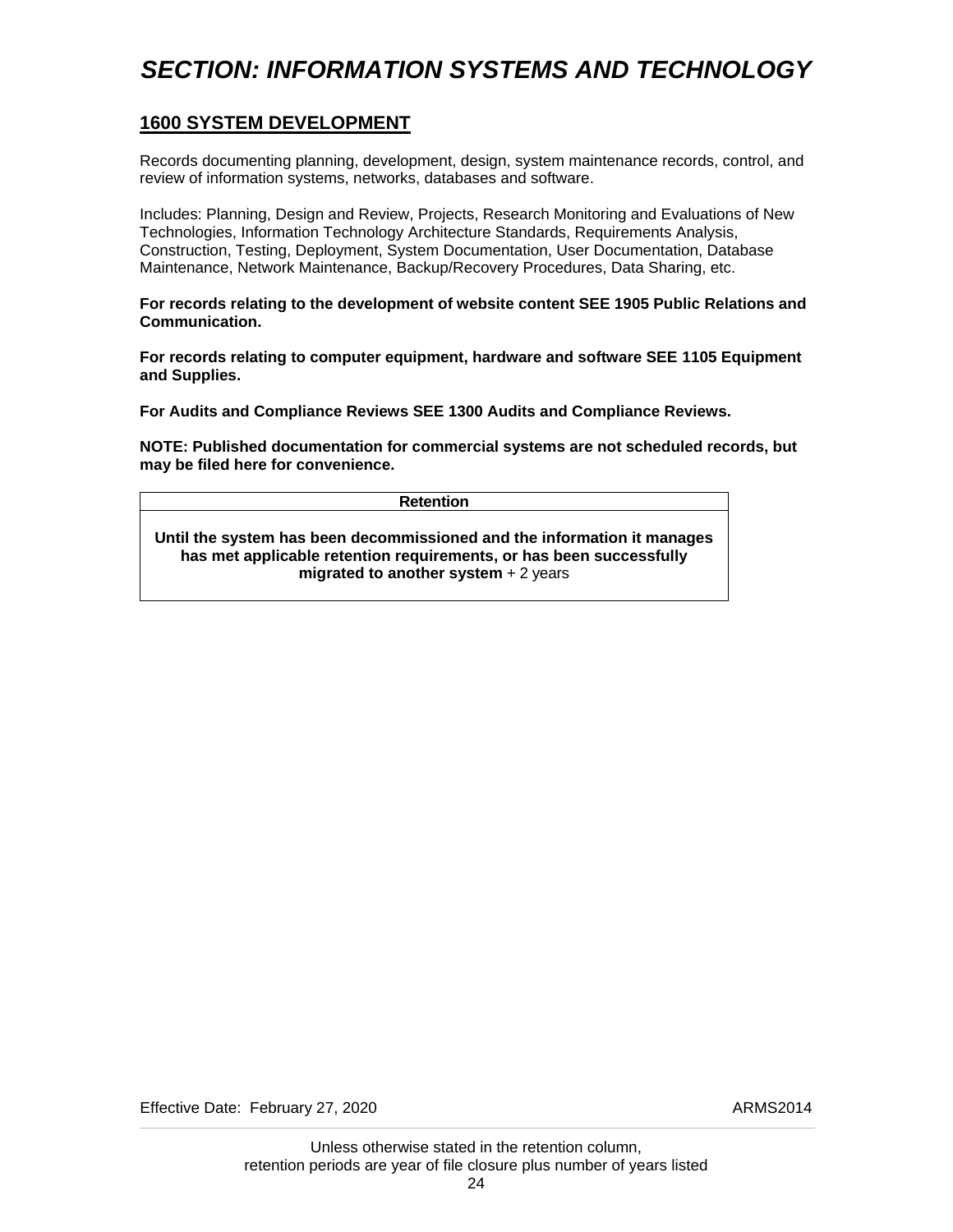## <span id="page-28-0"></span>*SECTION: INFORMATION SYSTEMS AND TECHNOLOGY*

### **1605 SYSTEM OPERATIONS**

Records documenting the day to day operations of automated information systems (i.e. commercial applications, customized applications, websites, etc.), support services to end-users, security and reliability of automated information systems regarding access and backup/recovery.

Includes: Performance Monitoring and Evaluation, Help Centre/Help Desk, Information Retrieval Services, Training and Support, Problems and Incidents, Space Management, System Monitoring, Access Controls, Service Requests, etc.

**For Disaster Recovery Plans SEE 1355 Policy.** 

**For records related to information stored on electronic media (tape library, inventories, etc.) SEE 1515 Records Management.** 

**For Computer Training and Development Courses SEE 1465 Training and Development.** 

**For Computer Equipment and Supplies SEE 1105 Equipment and Supplies.** 

**For Information Technology Planning and Review SEE 1600 System Development and Maintenance.** 

**For System Audits SEE 1300 Audits and Compliance Reviews** 

**For Data Entry/Input Forms SEE Transitory Records Policy.** 

**Retention** 

3 years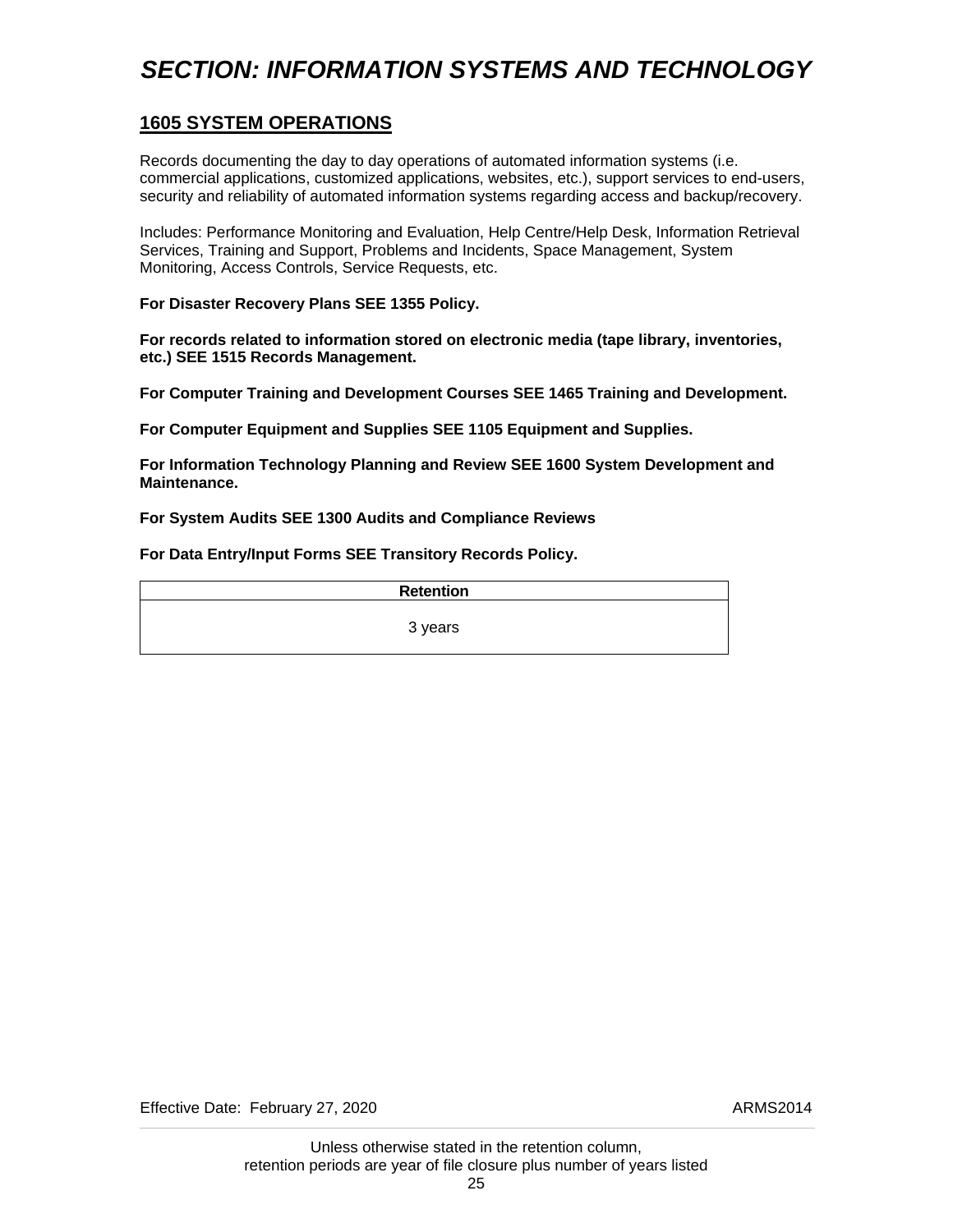#### <span id="page-29-0"></span>**1700 ACTS AND LEGISLATION**

Records documenting the development of proposals for new and amended internal and external legislation as well as comparative studies in legislation from various levels of government, research, etc.

Includes: Comparative Studies, Issues, Legislation Case Files, Regulation Case Files, Emergency Orders, Saskatchewan Government Legislation and Regulations, Federal Government Legislation and Regulations, Other Provincial/Territorial Legislation and Regulations, Local Authorities, International Bills, Acts and Legislation, etc.

> **Retention**  10 years

## **1705 AGREEMENTS AND CONTRACTS – MAJOR**

Records documenting processes associated with the establishment, maintenance, management, review and negotiation of agreements and contracts of major impact on program, services, etc.

Includes: Federal Agreements, Foreign Agreements, Inter-Provincial and Territorial Agreements, Intra-Provincial Agreements, Local Authority Agreements, Local Government Agreements, Provincial Agreements, Crown Corporation Agreements, Construction Contracts, Land Contracts, Partnership Agreements, Building Leases, Contract Bids/Tender Bonds, Non- Approved Agreements, Expressions of Interest, Tenders, Requests for Proposals (RFP's), etc.

**Retention** 

**A – Approved – Upon termination of agreement/contract**  + 15 years

**B – Non-Approved** – 6 years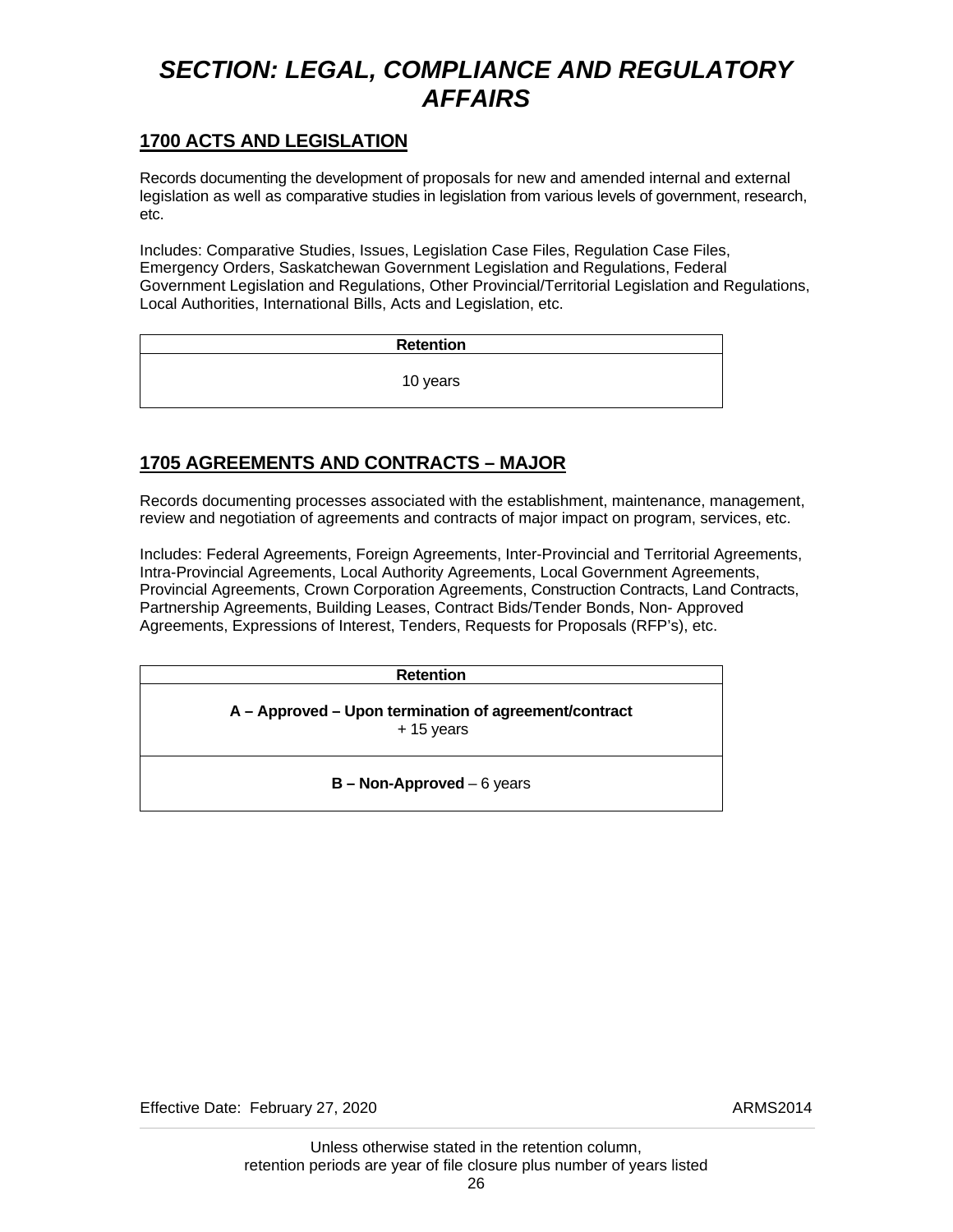### <span id="page-30-0"></span>**1710 AGREEMENTS AND CONTRACTS – MINOR**

Records documenting processes associated with the establishment, maintenance, review and negotiation of contracts for routine goods and services.

Includes: Contract Case Files (i.e. Equipment Contract Case Files), Secondment Contract Files, Letter of Agreement, Building Maintenance Contracts, Utilities Service Contracts, Expressions of Interest, Tenders, Requests for Proposals (RFP's), etc.

| <b>Retention</b>                                                    |
|---------------------------------------------------------------------|
| A - Approved - Upon termination of agreement/contract<br>$+6$ vears |
| $B - Non-Approxed - 2 years$                                        |

### **1715 COMMISSIONS OF INQUIRY**

Records documenting Commissions of Inquiry, including their establishment, research, investigations and final reports preparation.

Includes: Submissions to Commissions of Inquiry, Hearings, Activities associated with the presentation of a final report to the Governor-General and Parliament, Submissions and Proceedings, etc.

### **1720 COMPLAINTS**

Records documenting complaints, criticisms, and Ombudsman Investigations.

Includes: Complaints and Criticism, Ombudsman Investigations, etc.

#### **For Human Rights Issues SEE 1435 Human Rights Issues.**

| <b>Retention</b>                                                         |  |
|--------------------------------------------------------------------------|--|
| $A -$ Routine Complaints – Upon resolution or closure of case + 2 years  |  |
| B – Ombudsman Complaints – Upon resolution or closure of case + 10 years |  |

Effective Date: February 27, 2020 ARMS2014

 Unless otherwise stated in the retention column, retention periods are year of file closure plus number of years listed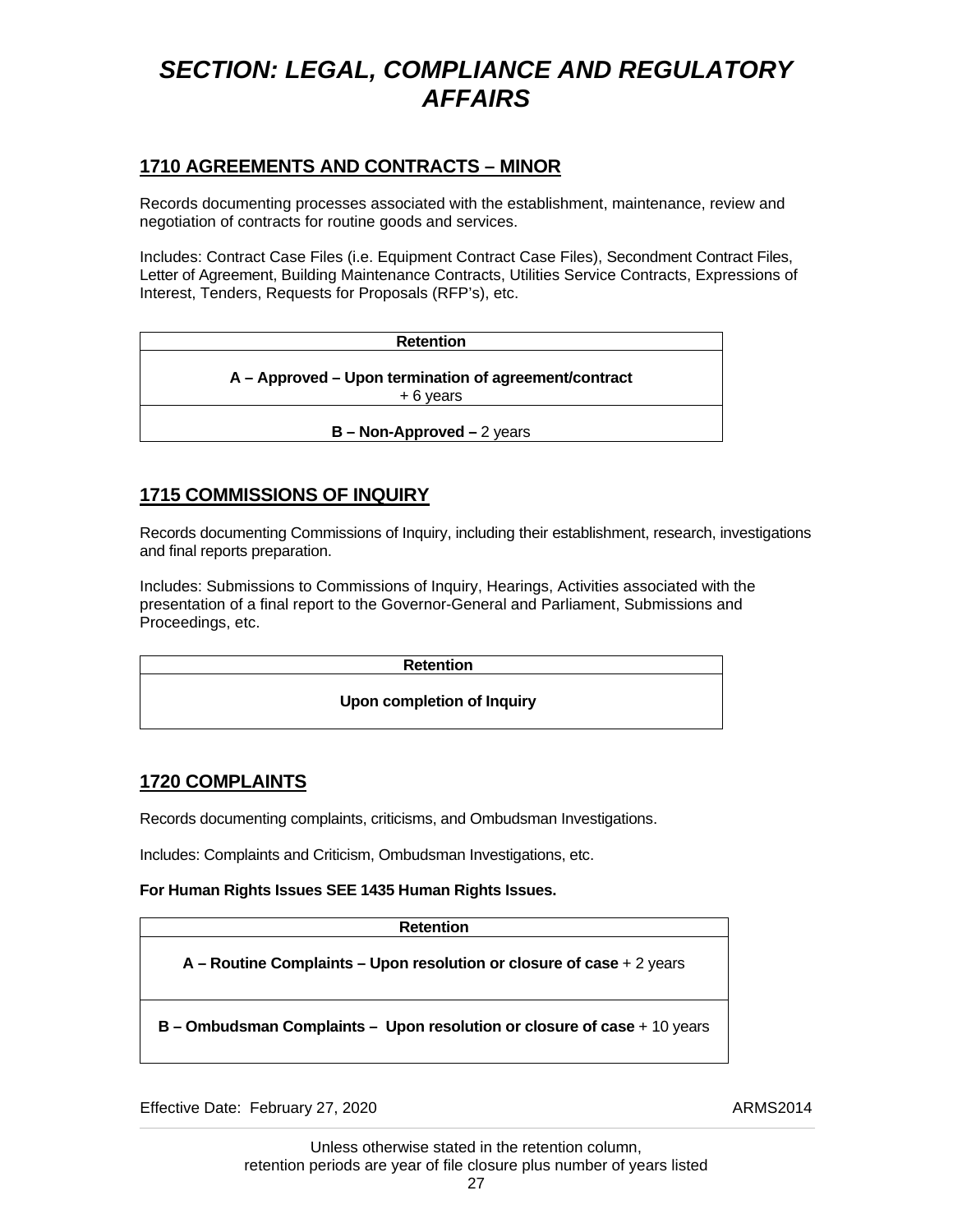### <span id="page-31-0"></span>**1725 LEGAL SERVICES**

Records documenting the administration of legal matters.

Includes: Written Judicial Decisions, Legal Challenges, Legal Opinions and Advice, Commissioners of Oaths/Notaries Public, etc.

| <b>Retention</b>                                         |  |
|----------------------------------------------------------|--|
|                                                          |  |
| Upon closure of case or no longer applicable $+15$ years |  |

### **1730 INSURANCE**

Records relating to the identification and analysis of loss exposure resulting from destruction or theft of assets, inability to provide services, incurring of extra expense, legal liability and death or disability of employees.

Includes: Insurance Policy Files, Insurance Claim Files, etc.

**Retention** 

**Settlement of claim or termination of policy**  + 6 years

## **1735 INVENTIONS, PATENTS AND COPYRIGHTS**

Records documenting the application for patents, copyrights, industrial designs, or trademarks (intellectual property) made on behalf of the Crown.

Includes: Case Files, etc.

**Retention Life of the patent, trademark, industrial design or copyright**  + 6 years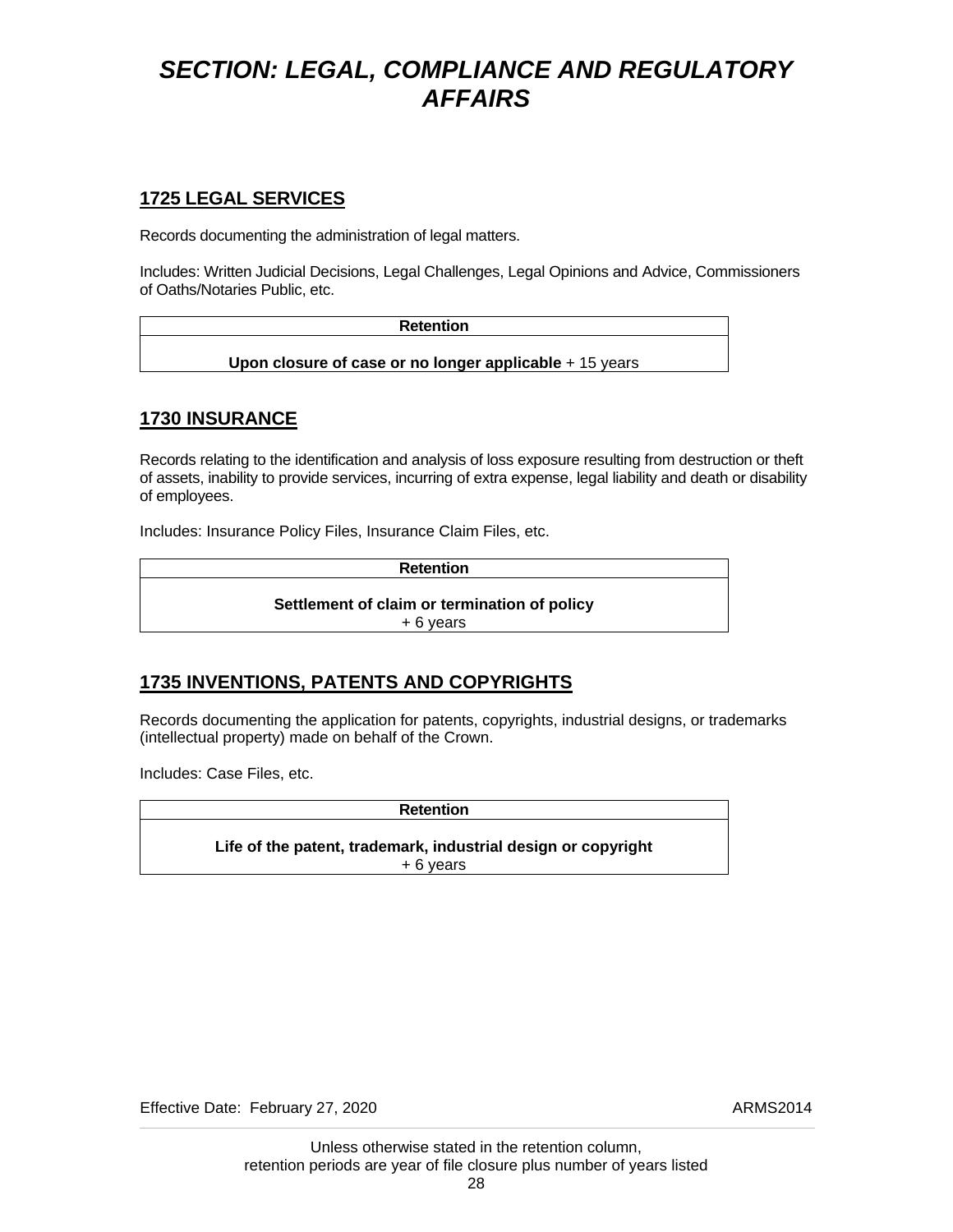### <span id="page-32-0"></span>**1740 INVESTIGATION/INCIDENT CASE FILES**

Records documenting the assessing, monitoring, processing and reporting of investigations/inspections and incidents. Also includes investigations of major security breaches.

Includes: Investigations, Investigation/Incident Reports, Register of Incidents, Fire Inspections, Compliance Notices, Major Security Breaches and Special Investigation Case Files, Fraud and Alleged Fraud, etc.

**For investigations conducted as part of a mandated function SEE appropriate Operational Records System.** 

**For Ombudsman Investigations SEE 1720 Complaints.** 

**For Workers' Compensation Board Claims SEE 1470 Workers Compensation Claims.** 

**For Privacy Commissioner Investigations SEE 1520 Records Management – Access and Privacy.** 

**Retention** 

**Upon conclusion/completion of case** + 6 years

## **1745 PUBLIC INTEREST DISCLOSURE**

Records documenting the management of the receipt, assessment and processing of disclosures under *The Public Interest Disclosure Act.* 

Includes: Requests for Advice, Public Disclosure Case Files (contains investigations), etc.

**Retention** 

**Upon resolution and/or closure of case** + 6 years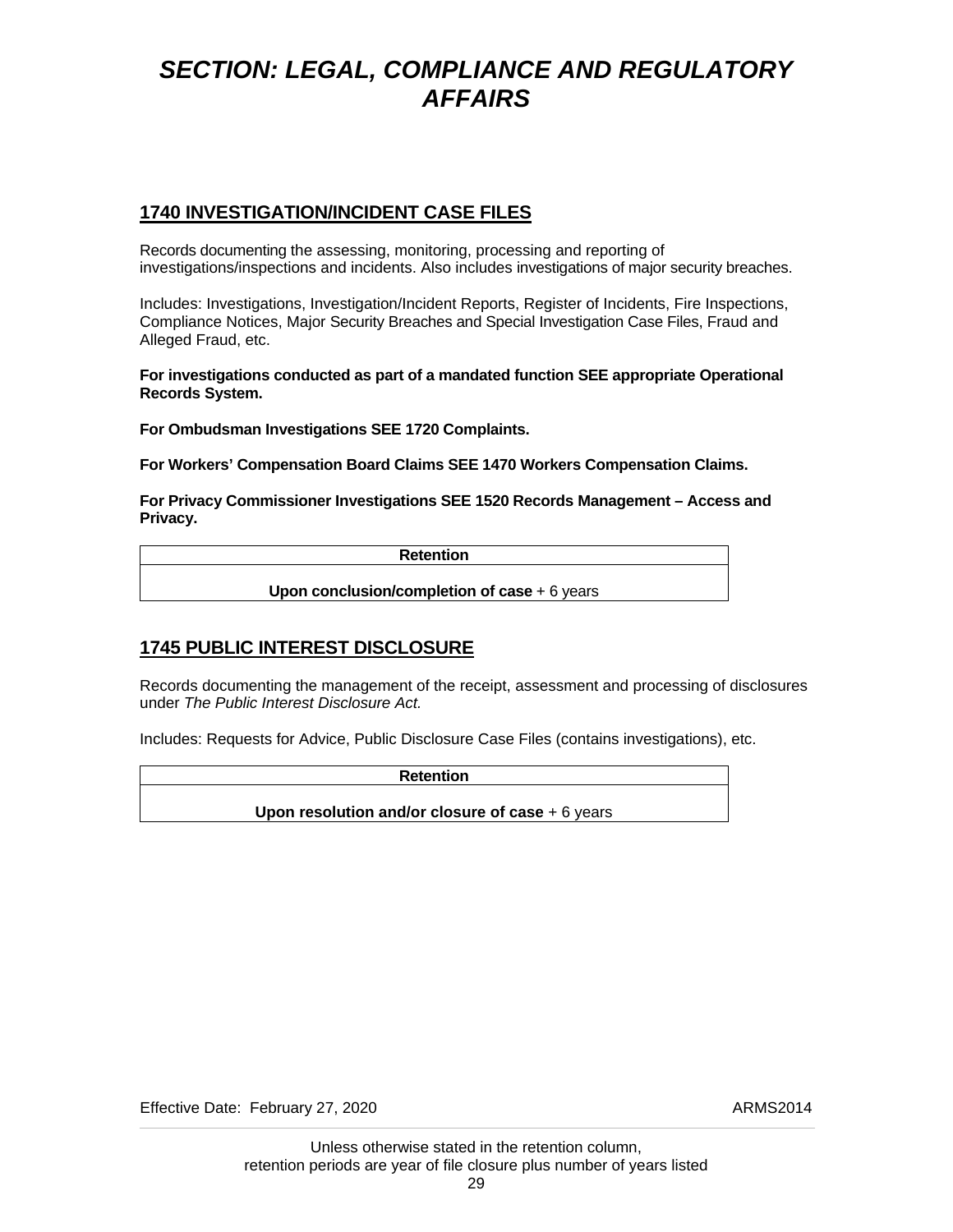## *SECTION: OFFICE SUPPORT*

#### <span id="page-33-0"></span>**1800 LICENCES AND PERMITS**

Records documenting the procuring, receiving, cancelling, revoking, suspending or refusal of applications for licences and permits.

Includes: Licences and Permit Files, etc.

**NOTE: Records relating to the issuing of licenses and permits as part of a mandated function should be filed in an approved ORS.** 

| <b>Retention</b>                               |  |
|------------------------------------------------|--|
| Upon expiration/cancellation/denial $+6$ years |  |

#### **1805 MEETINGS**

Records documenting regularly scheduled or routine internal meetings held for the exchange of information and/or to provide updates to staff, such as general staff meetings, unit/branch meetings, etc.

Includes: Arrangements, Agendas, Minutes and Supporting Documentation, etc.

**For Executive Committees and Commissions SEE 1320 Committees and Commissions.** 

**For meetings relating to specific issues, projects or programs SEE appropriate records series in ARMS2014 or file in an approved ORS.** 

| <b>Retention</b> |  |
|------------------|--|
| 2 years          |  |
|                  |  |

#### **1810 OFFICE MANAGEMENT**

Records documenting support service activities necessary for the daily operation of the agency.

Includes: Duplication and Reproduction Services, Translation Services, Word Processing Services/Data Entry Services, Mail Log Records, Mailing Lists, Mail Services, Forms Management, Forms Catalogue, Forms Design and History, Forms Original, etc.

| <b>Retention</b> |  |
|------------------|--|
|                  |  |
| 2 years          |  |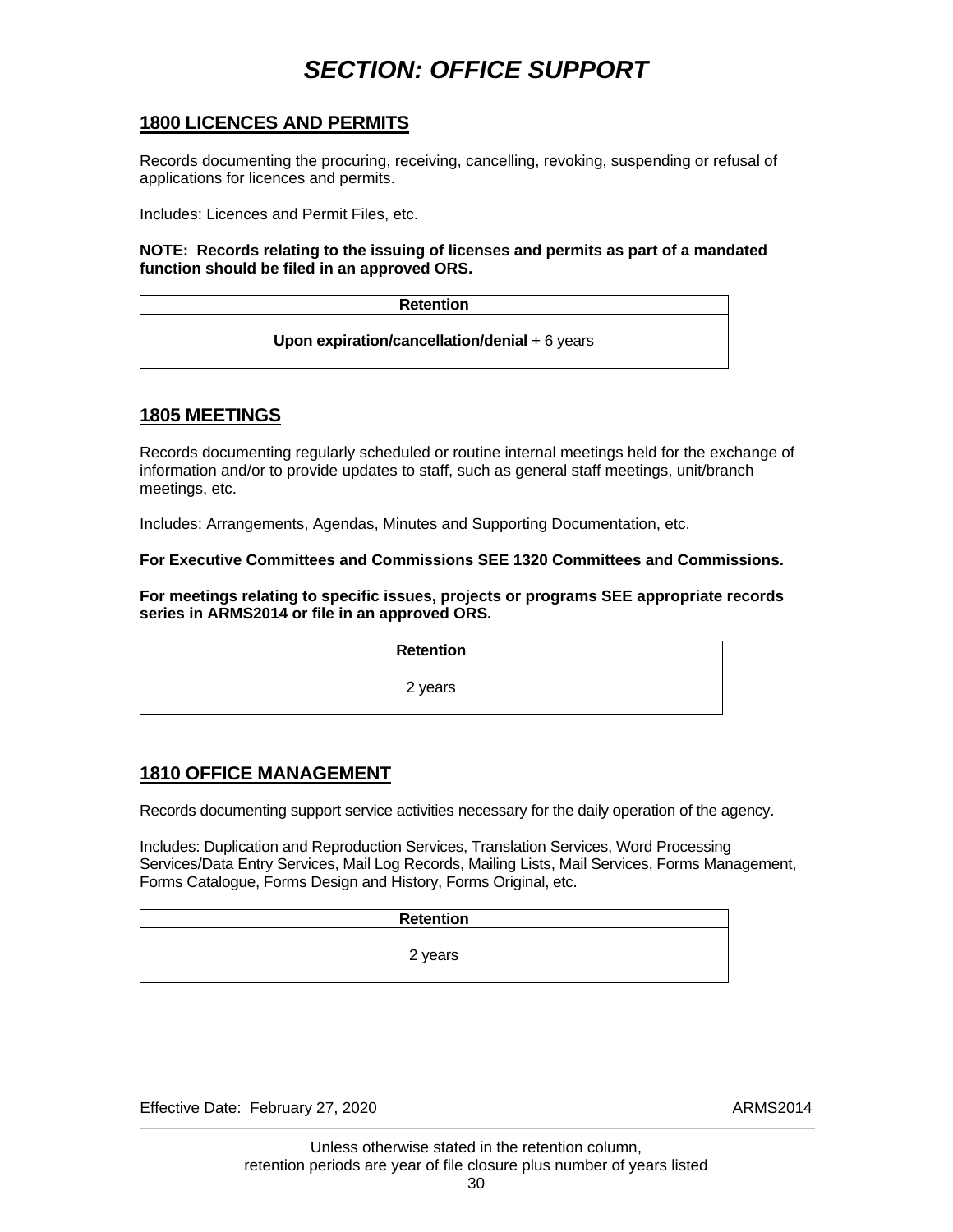## *SECTION: OFFICE SUPPORT*

### <span id="page-34-0"></span>**1815 PROCUREMENT AND RECEIPT**

Records documenting procurement requisitions, and standing offer agreements on commodities or services available to government institutions.

Includes: General Purchase Orders, Standing Purchase Orders, Blanket Purchase Orders, Local Purchase Orders, Purchasing Requisitions, Stockroom Requisitions, Receiving Reports, Packing Slips, Forms Procurement, Forms Issue, Purchasing Agency Standing Offers, Non-Purchasing Agency Standing Offers, Printing Estimates and Specifications, Printing Requisitions/Orders, etc.

| <b>Retention</b> |  |
|------------------|--|
| 2 years          |  |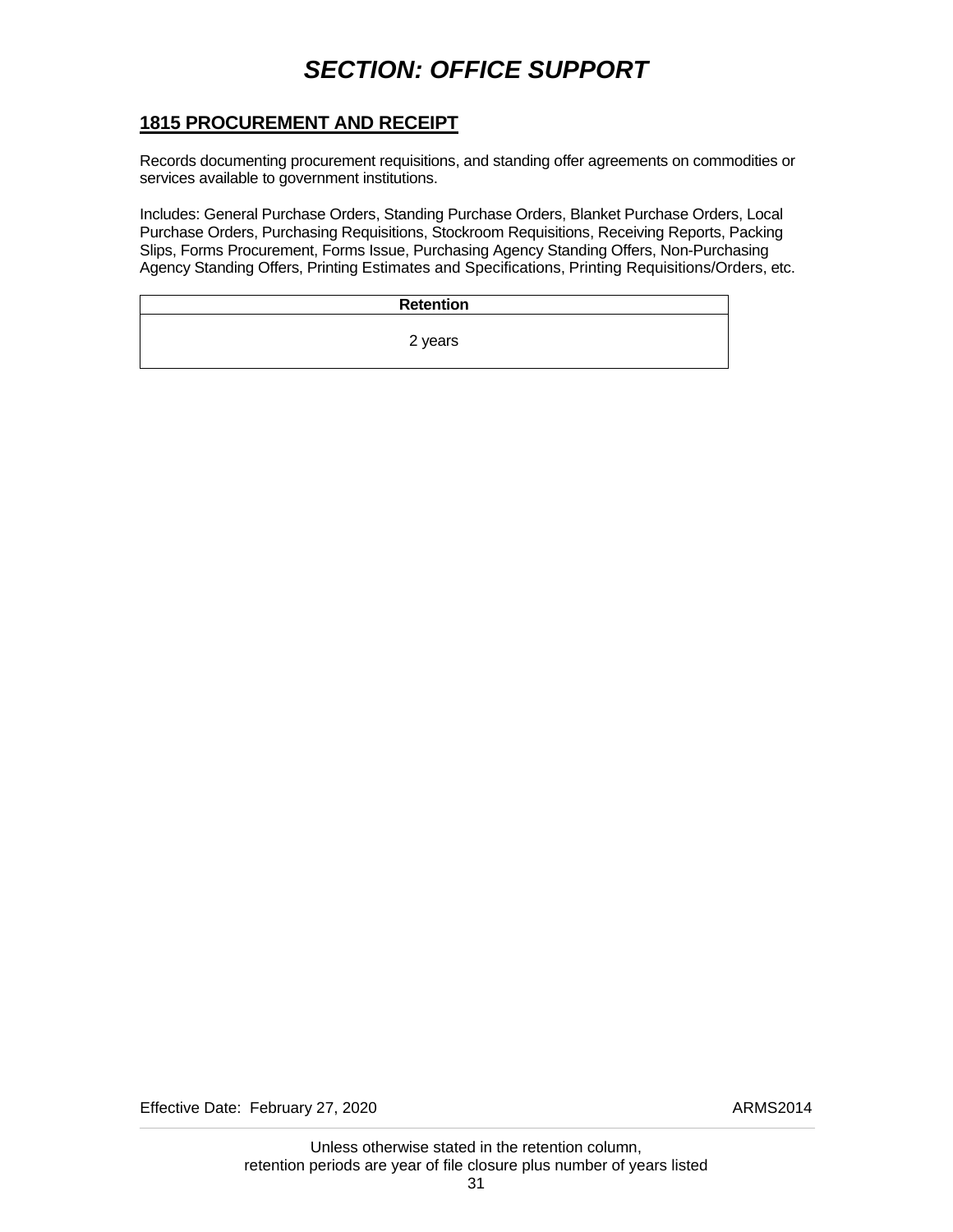## <span id="page-35-0"></span>*SECTION: PUBLIC RELATIONS AND EXTERNAL RELATIONS*

#### **1900 OUTREACH**

Records documenting the establishment and/or the operations of advertising and promotion of services to organizations, groups, specific audiences or the general public.

Includes: Tours, Exhibits, Events, Exhibitions, Presentations, etc.

| Retention |
|-----------|
| 6 years   |
|           |

### **1905 PUBLIC RELATIONS AND COMMUNICATIONS**

Records documenting rapport with the community and raising and maintaining the organization's public profile.

Includes: Leaflets, Biographical Sketches, Advertising Projects, Marketing Projects, Media Projects, Communications Projects, Information Resources and Reference Files, Deputy Ministers' Speeches, Premier's and Ministers' Speeches, Other Lectures and Speeches, Media Lists and Contacts, Interviews, Public Awards Programs, Communications Packages, Displays, Travel Case Files, Other Public Programs, Website Content Development Files, Information/Content Updates, Ceremonies and Celebrations, Awards and Honours, Consular Corps, Visual Identity, Tracking (communication log), etc.

**For records relating to marketing as part of your mandate SEE appropriate Operational Records System.** 

**Records relating to media lists, contacts, etc. may be filed here however they do not need to be retained for the 6 year retention period as they are typically considered to be transitory records. SEE Transitory Records Policy.** 

**NOTE: Newspaper clippings may be filed here or in the Record Series to which they relate.** 

**NOTE: Information generated through the transactional or interactive portion of websites should be classified under the appropriate Records Series.** 

| <b>Retention</b> |  |
|------------------|--|
|                  |  |
| 6 years          |  |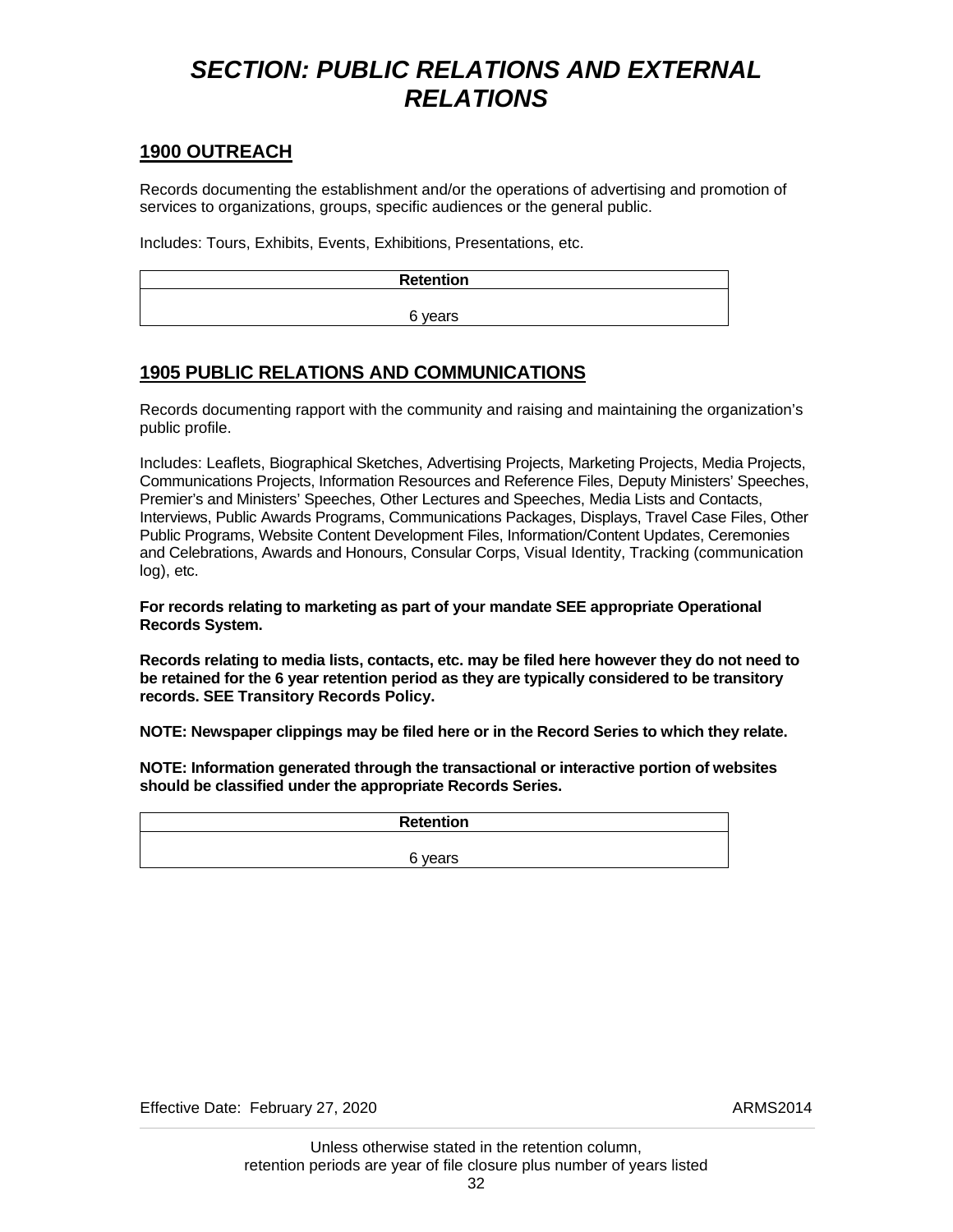## <span id="page-36-0"></span>*SECTION: PUBLIC RELATIONS AND EXTERNAL RELATIONS*

#### **1910 COLLABORATION AND LIAISON**

Records documenting the exchange of information and communications between representatives of the Saskatchewan Provincial Government and public, private or government representatives; provisions of informal advice; discussions; and collaboration on projects.

Includes: Collaboration and Liaison Case Files with: Members of the Public, Stakeholders, Local Authorities, the Saskatchewan Provincial Government, Other Provincial/Territorial Governments, the Federal Government, the Governments of Foreign Nations, International Groups, Corporations, Companies, Associations, Clubs, Societies, etc.

#### **For records relating to conferences, seminars and symposia SEE 1465 Training and Development.**

**For records related to Executive Committees and Commissions SEE 1320 Committees and Commissions.** 

| <b>Retention</b> |         |  |
|------------------|---------|--|
|                  |         |  |
|                  | 6 years |  |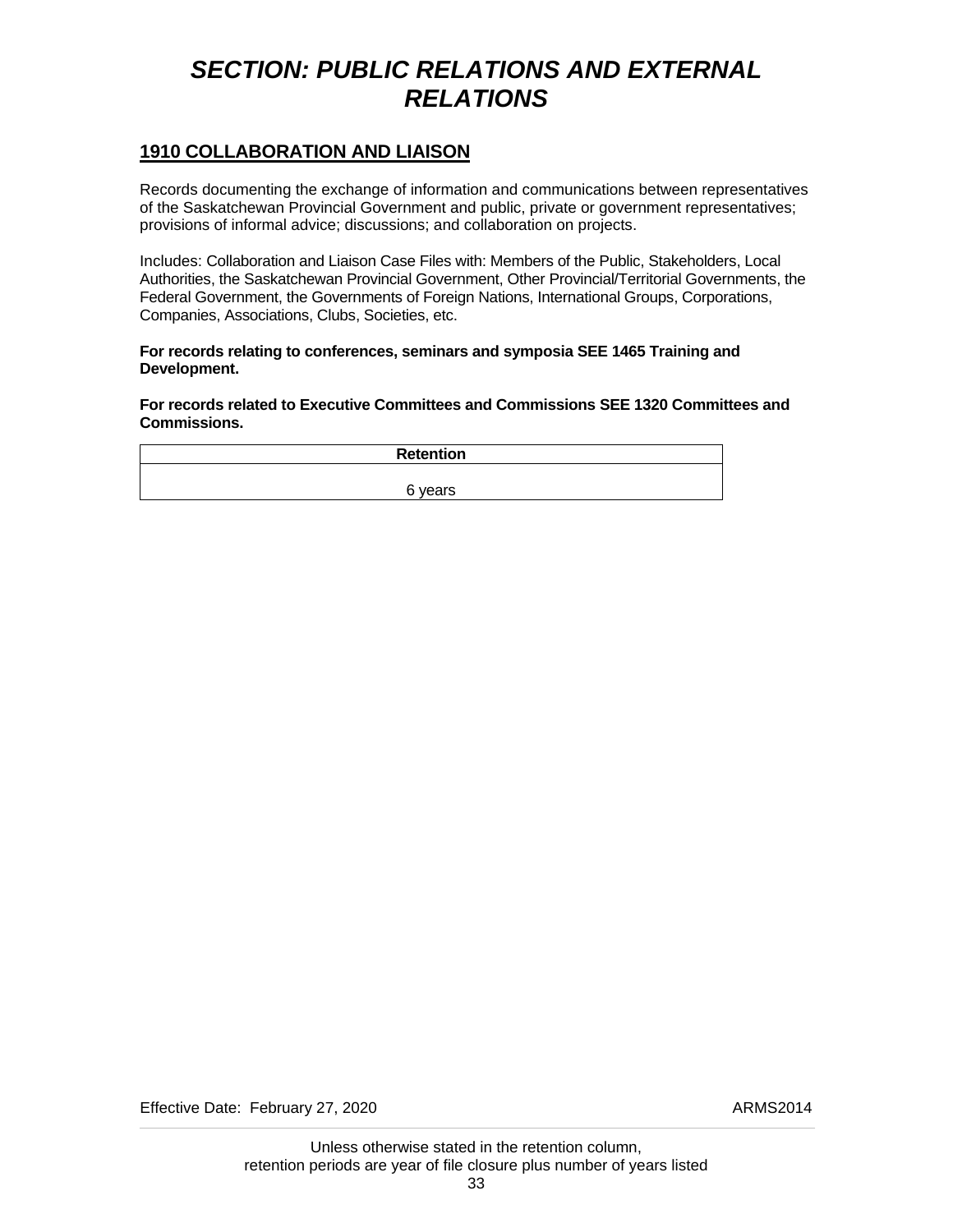## *SECTION: REPORTS AND STATISTICS*

#### <span id="page-37-0"></span>**2000 ANNUAL AND SPECIAL REPORTS**

Records relating to the reporting and statistical analysis of administrative and operational activities.

Includes: Annual Reports, Special or One-time Reports, etc.

| <b>Retention</b> |
|------------------|
|                  |
| 6 years          |

### **2005 FINANCIAL REPORTS AND STATEMENTS**

Records documenting financial reporting systems, financial management reports, statistics and statements not included elsewhere in the finance section.

Includes: RES, Daily, Monthly and Year-End Reports, Financial Analysis Statements, etc.

**Retention** 

**A – Daily/Weekly** – 1 month **B – Monthly/Quarterly/Trimester** – 2 years **C – Financial Analysis/Financial Statements/Year-End/Other** – 6 years

### **2010 REPORTS AND STATISTICS**

Records documenting reporting and statistical analysis.

Includes: Drafts, Supporting Documentation, Reports (monthly, quarterly, trimester, weekly), etc.

**NOTE: Reports and Statistics may be filed here or they may be filed on the individual case file to which they relate.** 

| Retention |
|-----------|
|           |
| 2 years   |